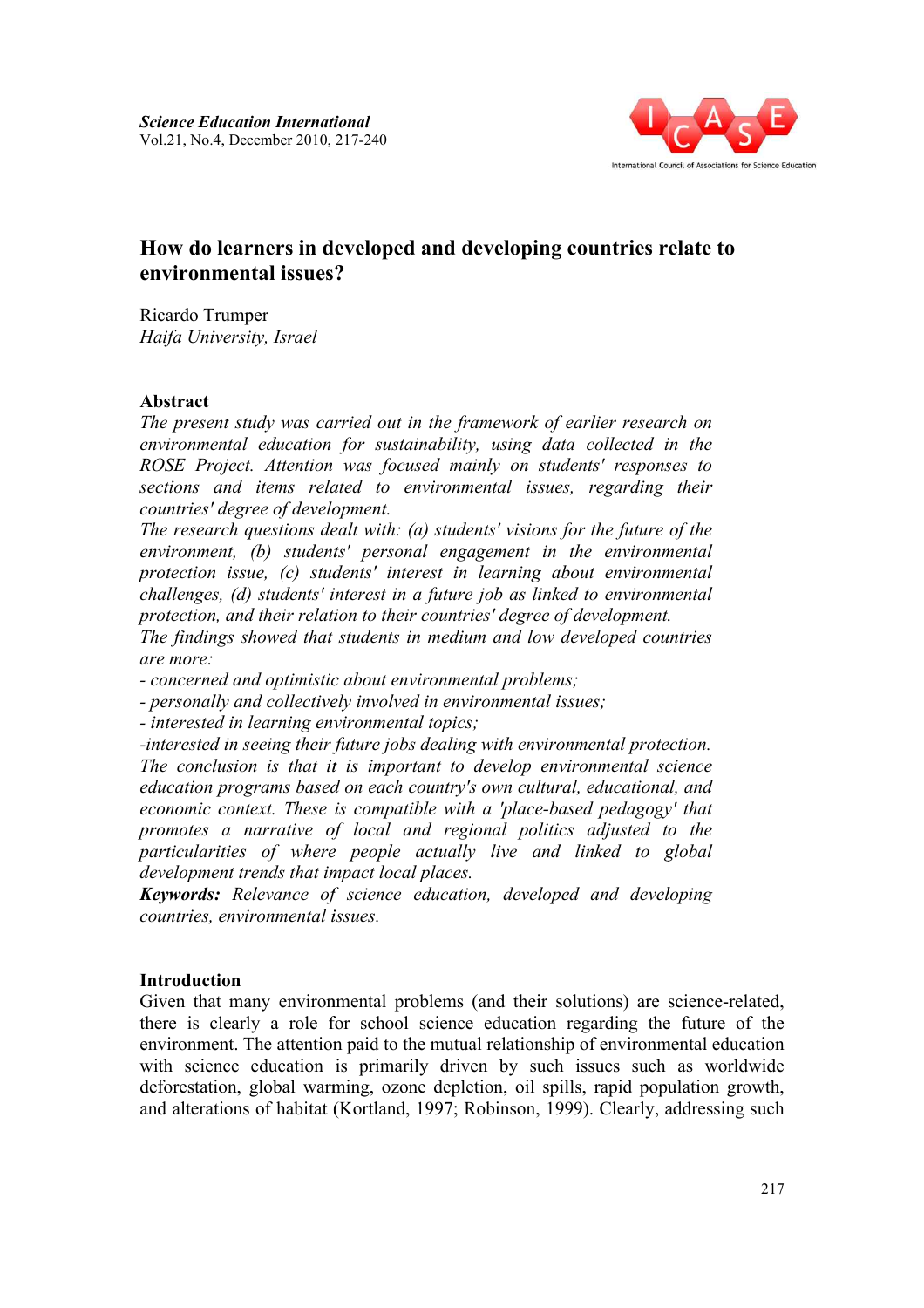issues during science courses may help produce environmentally literate citizens that are able to understand the basic environmental problems and act accordingly.

We see science education as having a key role in preparing young people to cope and deal responsibly with the emerging environmental challenges. Rule (2007) posits that in addition to intellectual skills, science attitudes include emotional components like curiosity and openness to new experiences. Accordingly, students' emerging attitudes to science – including natural and environmental science – generate feelings that may influence lifelong attitudes and behaviors. Kaiser et al. (2007) found that " people's attitudes do become traceable from people's behavioral reports and, possibly, even from people's overt behavior" (p. 250).

According to Schultz et al. (2005), we use the term environmental concern to refer to the affect associated with environmental problems and the term environmental attitude to refer to the collection of beliefs, affect, interests, and behavioral intentions a person holds regarding environmentally related activities or issues. From this perspective, students' environmental concern and their declared engagement in environmental issues are aspects of their environmental attitude, while students' visions for the future of the environment are an aspect of their environmental concern.

Nowadays, there is a general consensus that environmental education should pay particular attention to students' attitudes and interests, because their level of knowledge and comprehension seems to increase with their concern (Schleicher, 1995). Ballantyne and Packer (1996) found environmental conceptions to be very important in the adoption of attitudes and environment-related behaviors. These conceptions vary between individuals according to their own beliefs, environmental knowledge and experience. Many students appear to have misconceptions of certain environmental issues (Wals, 1992). There is a large body of literature on the relationships between knowledge, attitudes and behavior toward the environment, but findings continue to be mixed regarding relationships among these variables. Objective knowledge has been found to have significant relationships with environmental behavior (Bartkus et al., 1999). Kaiser et al. (1999) found that "environmental knowledge and environmental values are significant preconditions of ecological behavior intentions" (p. 12). However, a study conducted by Kuhlemeier et al. (1999) among secondary school students found that the relation between environmental knowledge and behavior was weak but had a substantial relation with environmental attitudes. Similarly, Bradley et al. (1999) found a significant relationship between environmental knowledge and attitudes among high school students.

#### **Concerns for the Environment in Developed and Developing Countries**

The issue of students' attitudes toward environmental issues has been evaluated by a number of authors, but few systematic studies on environmental concern and attitudes across cultures or countries have been done. According to Inglehart (1990), the shift toward environmentalism in the Western world was linked to a post-materialist shift in cultural values; in other words, industrial development and a high standard of living were believed to be a prerequisite for the existence of positive environmental attitudes. Thus, it was presumed that high levels of environmental concern existed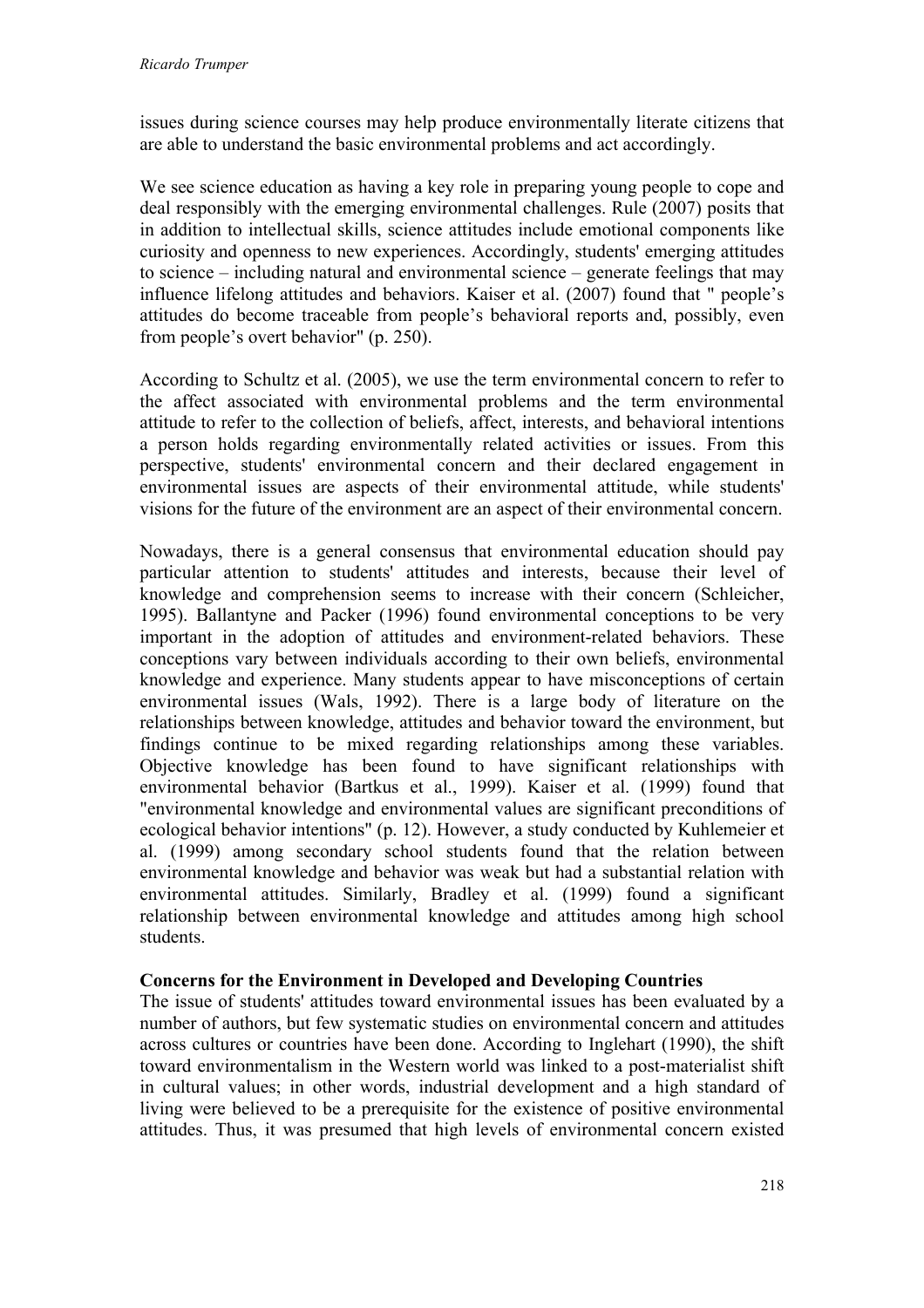only among people in developed countries. This assumption has been challenged by the results of an international survey on environmental values conducted by Dunlap et al. (1993). The survey's results showed that citizens of many developing nations were highly concerned about the state of the environment. Other multinational studies (Schultz & Zelezny, 1999; Rauwald & Moore, 2002) and studies in the Baltic States (Gooch, 1995), Turkey (Furman, 1998; Yilmaz et al., 2004), Mexico (Corral-Verdugo & Armendariz, 2000), and Zimbabwe (Van Petegem et al., 2007) have found similar results. While Swedish (Schreiner & Sjøberg, 2005) and English students (Jenkins  $\&$ Pell, 2006) seemed to be somewhat alienated about environmental issues, Zimbabwean (Van Petegem et al., 2007) and Malaysian students (Said et al., 2007) held much more positive attitudes toward environment.

Clear differences in the perception of the human-nature relationship were found by Van Petegem & Blieck (2006) between Belgian and Zimbabwean adolescents. The two groups shared an ecological view in which they were aware of the negative impact humankind has on nature, but only Zimbabwean students felt dominant about nature and believed they have the right to use nature for their needs.

Sarigöllü (2009) formulated several hypotheses claiming that there should be differences in environmental attitudes between what he called:

- "collectivist cultures in which individuals believe the will of the group determines member's beliefs and behavior" (p.370), and "individualist" cultures in which individuals believe mainly on the self-determination of each individual.

- "past-oriented cultures" that value customs and tradition and "believe that preserving history and nature is important" (p. 371), and "future-oriented cultures (that) give less importance to conserving the nature and the past" (p. 371).

Sarigöllü (2009) carried out a comparative study to test these hypotheses and found that Turkish people (collectivist and past-oriented) were significantly more concerned about the environment than Canadians (individualist and future-oriented).

As Ignatow (2006) claimed:

Instead of thinking of environmentalism in terms of a unitary worldview associated with some demographic fragment of society, we should by now recognize that concern for the environment is both remarkably widespread … and culturally diverse… Concern for the environment is thus shaped by social conditions within nations. (p. 456)

Most of the existing hypotheses regarding environmental attitudes were tested in or derived evidence from the research in developed countries. We think there is a need for studying and comparing students' environmental attitudes and interests in developed and developing countries as indicators for environmental behavior, in order to identify what contributions school science education can make in improving these attitudes.

The present study was carried out in the framework of earlier research on environmental education for sustainability, using data collected in the ROSE Project. ROSE, the Relevance of Science Education, is an international comparative research project meant to gather and analyze information from the learners about several factors that have a bearing on attitudes to science and technology (S&T) and their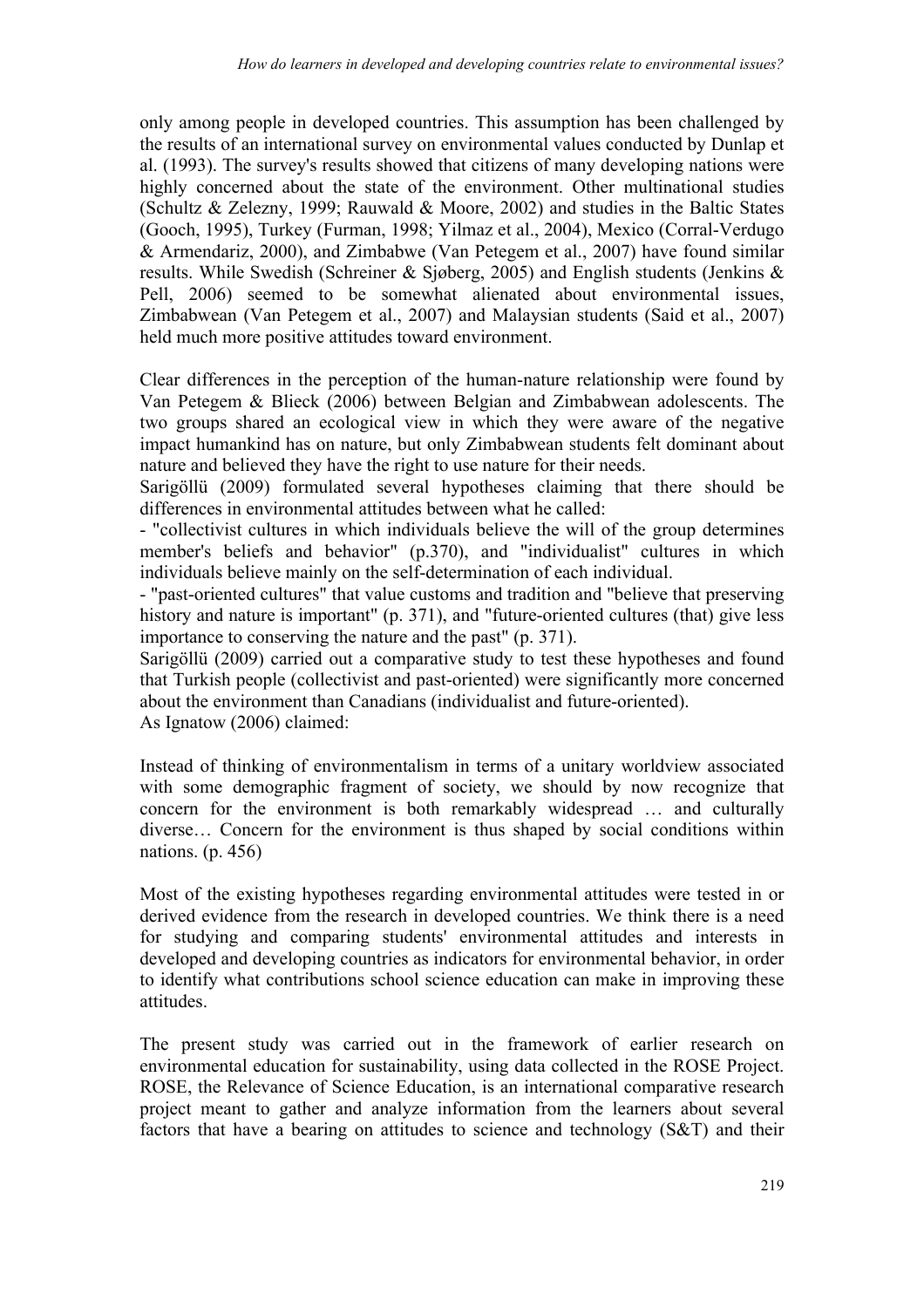motivation to learn S&T. Examples are: A variety of S&T-related out-of-school experiences, their interests in leaning different S&T topics in different contexts, their views on school science, their views and attitudes to science and scientists, their future hopes, priorities, aspirations, and their feeling of empowerment with regards to environmental challenges.

#### The research questions were:

- Are students' visions for the future of the environment related to their countries' degree of development?

- Is students' personal engagement in the environmental protection issue related to their countries' degree of development?

- Is students' interest in learning about environmental challenges related to their countries' degree of development?

- Is students' interest in a future job as linked to environmental protection related to their countries' degree of development?

We concentrated on empirical findings from analysis of the ROSE survey data addressing the issues above and comparing students' environmental attitudes and interests in developed and developing countries.

#### **Method**

The ROSE survey was conducted in 2003 and 2004. To the relevant questions students gave their responses on four-point Likert scales with categories of 'Not interested'-'Very interested,' 'Disagree'-'Agree,' 'Not important-Very important,' and 'Never-Often.' Students were requested to indicate their response to each item by marking the appropriate box; the data entry was measured on a scale from 1 to 4. The ROSE questionnaire, which was developed by an international advisory group of researchers in science education, comprises about 250 items. To handle this amount of material and to elevate the discussion from responses to single items to a more general level, questionnaire items were merged into composite variables or clusters, each of which constituted one index. The indexes are latent variables not directly observed, but developed from a set of observed variables (the questionnaire items). The indexes are simply average item scores; each index contains a different number of items. Combinations of theoretical perspectives, the initial ideas of the questionnaire developers, exploratory factor analysis, and reliability analyses using Cronbach's alpha led to the structure of the current indexes: "What I want to learn about"; "My future job"; "Me and the environmental challenges"; "My science classes"; "My opinion about science and technology"; "My out-of-school experiences" and "Me as a scientist" (the only open item). More details about the ROSE instrument, its theoretical background and its development can be found in Schreiner and Sjøberg (2004), especially chapters 3 and 6, which include piloting the Norwegian version of the questionnaire, three different international trials, and measures of validity, reliability and credibility of the English version, including factor analyses. In the present article attention is focused mainly on students' responses to sections and items related to environmental issues: students' attitudes to environmental challenges, their interest in learning about environmental topics and in having their future job related to environmental protection. This study comprised 36,728 students from 34 different countries, most of them 15 years old, that is, the whole valid analyzable ROSE sample<sup>i</sup>. The sample represents the population of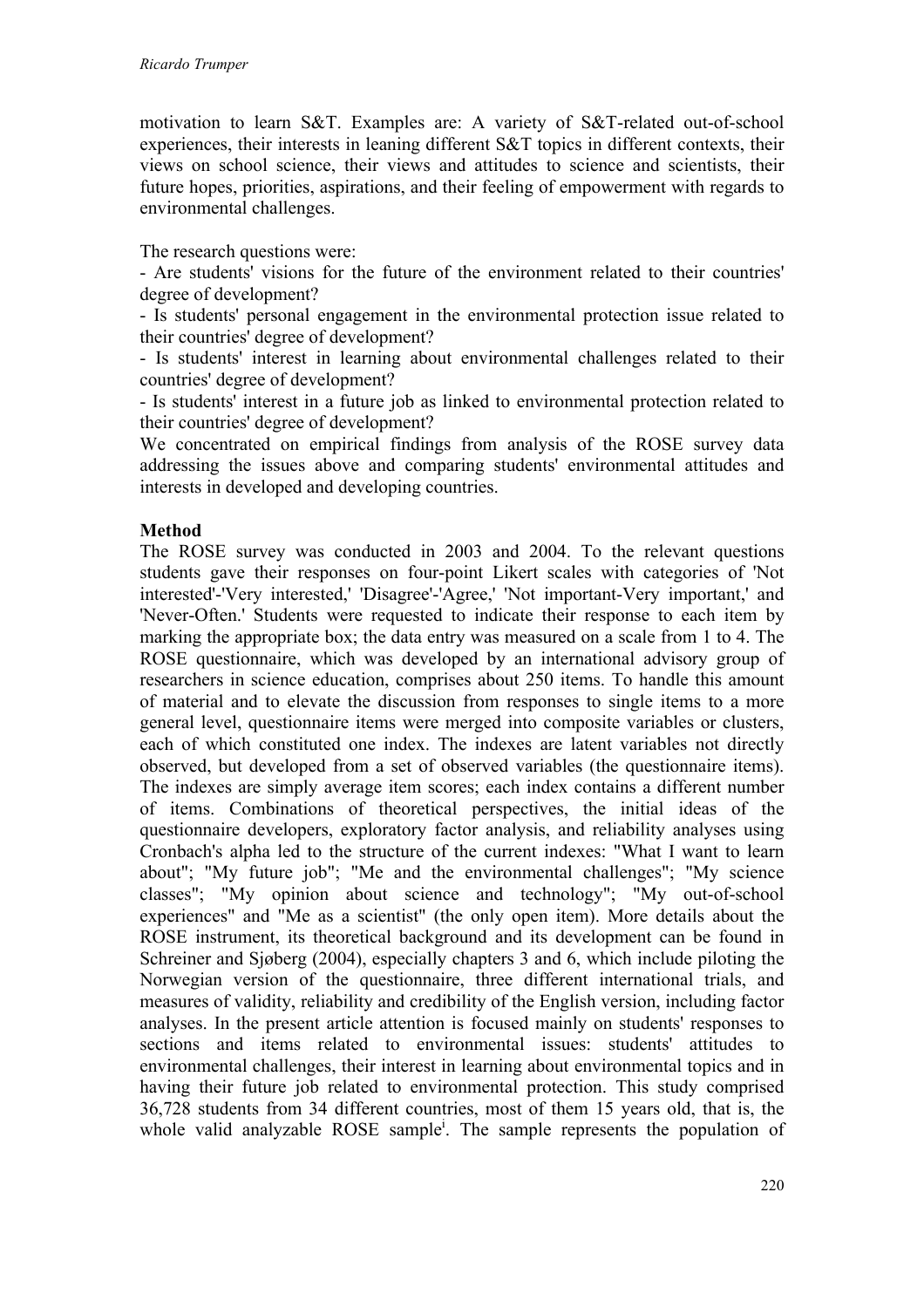compulsory last-year students in the different countries, as detailed by each of the national coordinators at <http://www.ils.uio.no/english/rose/network/> internationalpartners.html.

For all of the analyses we used the Human Development Report (HDR) (UNDP, 2003) published annually by the United Nations Development Program (UNDP). In each HDR the countries are ranked according to the Human Development Index (HDI), which was developed in 1990 by a team of United Nations Development Program (UNDP) researchers and has been used and refined since 1993 by the UNDP in its annual report. The HDI is a composite of three basic components of human development: health, education and standard of living. Health is measured by life expectancy, education is measured by a combination of adult literacy (two thirds weight) and mean years of schooling (one third weight), and standard of living is measured by purchasing power, based on real GDP per capita adjusted for the local cost of living (purchasing power parity). Table 1 shows the Human Development Index for the countries analyzed in this paper.

| HDI            |                        | <b>HDI</b> | HDI  |                          | HDI   |
|----------------|------------------------|------------|------|--------------------------|-------|
| rank           | Country                | value      | rank | Country                  | value |
|                | High human development |            | 38   | Estonia                  | .853  |
|                | Norway                 | .963       | 48   | Latvia                   | .836  |
| $\overline{2}$ | Iceland                | .956       | 57   | Trinidad Tobago          | .801  |
| 6              | Sweden                 | .949       |      | Medium human development |       |
| 8              | Ireland                | .946       | 61   | Malaysia                 | .796  |
| 11             | Japan                  | .943       | 62   | Russia                   | .795  |
| 13             | Finland                | .941       | 84   | Philippines              | .758  |
| 14             | Denmark                | .941       | 94   | Turkey                   | .750  |
| 15             | U. Kingdom*            | .939       | 127  | India                    | .602  |
| 17             | Austria                | .936       | 131  | <b>Botswana</b>          | .565  |
| 20             | Germany                | .930       | 138  | Ghana                    | .520  |
| 21             | Spain                  | .928       | 139  | Bangladesh               | .520  |
| 23             | Israel                 | .915       | 144  | Uganda                   | .508  |
| 24             | Greece                 | .912       | 145  | Zimbabwe                 | .505  |
| 26             | Slovenia               | .904       |      | Low human development    |       |
| 27             | Portugal               | .904       | 147  | Swaziland                | .498  |
| 31             | Czech Republic         | .874       | 149  | Lesotho                  | .497  |
| 36             | Poland                 | .858       |      |                          |       |

Table 1: The Human Development Index in 2003 of the 34 countries analyzed (UNDP, 2003)

\* England, North Ireland and Scotland

In a previous study, Stefansson (2006) calculated the correlation coefficient between the HDI value of all the participating countries in the ROSE research and the respective national means of 58 scale items from the ROSE questionnaire intended to shed light on children's perceptions of science, scientists and the science classroom and future job priorities. The correlation calculations showed that 41 of the 58 items had significant correlations at the 0.01 level to the HDI. Sjøberg and Schreiner's (2005) study showed a strong relationship between the HDI for a country and the responses to questions measuring what students want to learn about of the ROSE questionnaire. They found that the Pearson product moment correlation between the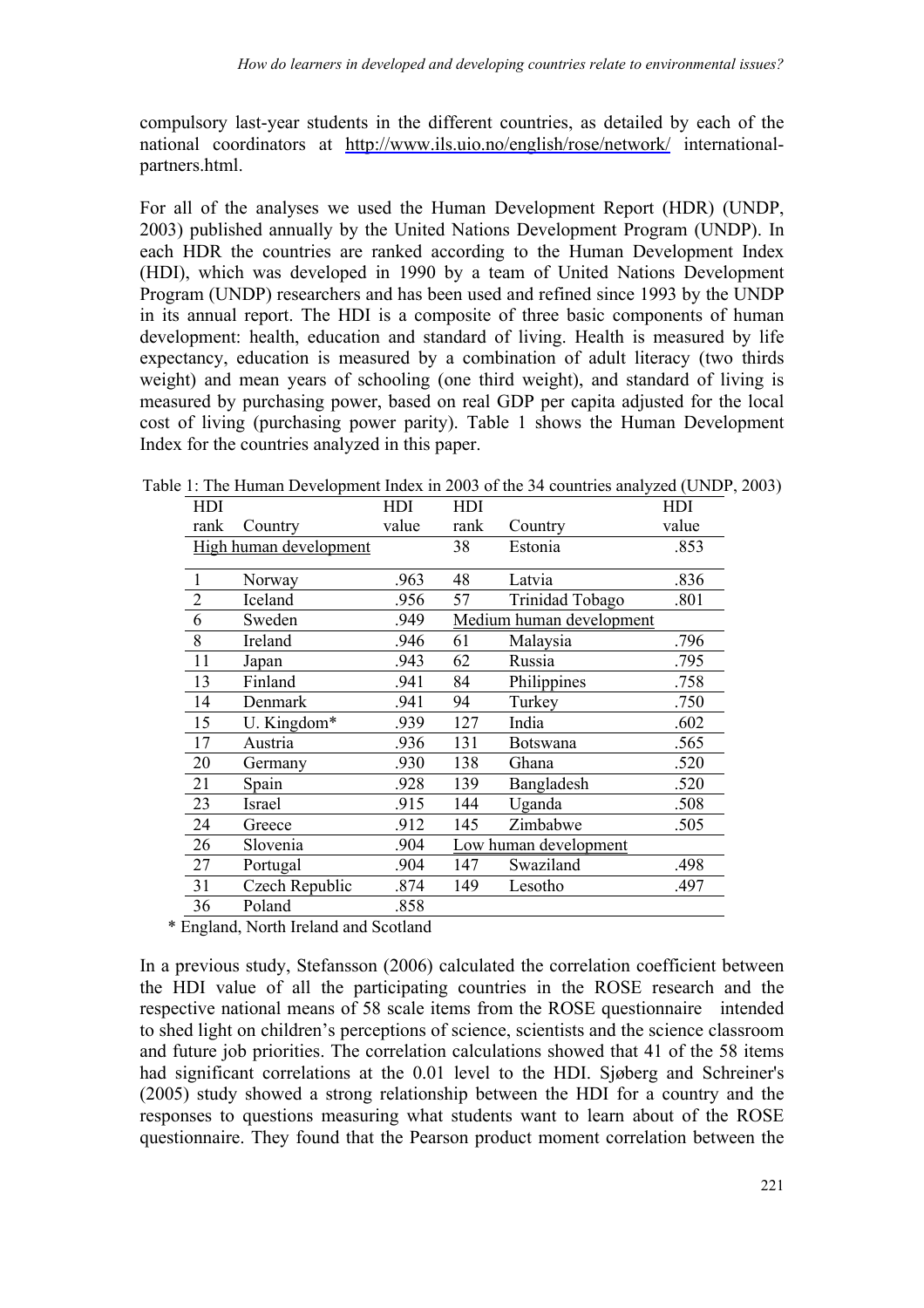national average score across all these 108 items and the corresponding HDI was  $r =$ .85 ( $p < .01$ ) indicating a very strong inverse relationship.

In this article HDI serves as an indicator of the level of development in a country: High HDI for European countries, Japan, Trinidad-Tobago and Israel, Medium and Low HDI for African, Asian and Baltic countries.

#### **Instrument Design**

1. The first parts of this study refer to the section of the questionnaire headed "Me and the environmental challenges". This consists of 18 statements prompted by the question "To what extent do you agree with the following statements about problems with the environment (pollution of air and water, overuse of resources, global changes of the climate, etc.)?" These statements intend to examine to what extent the students feel empowered to deal with the environmental problems. As stated by Schreiner and Sjøberg  $(2004)$ :

In order to be empowered to meet the environmental problems, a person must:

- be motivated for action towards the problems
- have hope and visions for the future
- have a general feeling that s/he can influence the future development
- be interested and engaged in the environmental issue
- think that environmental protection is important for society (p. 59)

The different statements ask whether students:

- have hope and visions for the future
- feel personally or collectively involved

- think that environmental problems are overstated, or that solving them is somebody else's job

As explained by Schreiner and Sjøberg (2004), the development of the items which were analyzed in this study, "was inspired by literature about alienation, powerlessness, meaninglessness, and normlessness (e.g., Seeman, 1972) and measurement scales reviewed in Measures of Social Psychological Attitudes (Robinson et al., 1991)." (p. 66)

#### **(a) Are students' visions for the future of the environment related to their countries' degree of development?**

Beliefs about what is in store for the future contribute to the meanings one gives to the present (Bell, 1997). Knowing the young people's images of the future, we can better understand their present motivation, choices and actions. Students' images of the future are consequently of interest to science and environmental educators (Lloyd & Wallace, 2004; Palmer, 1998).

The ROSE data give us the opportunity to separate environmental problems from other future challenges of the globe. What can our data say about youth's view of the future in respect of the environmental challenges? Are they optimistic or pessimistic?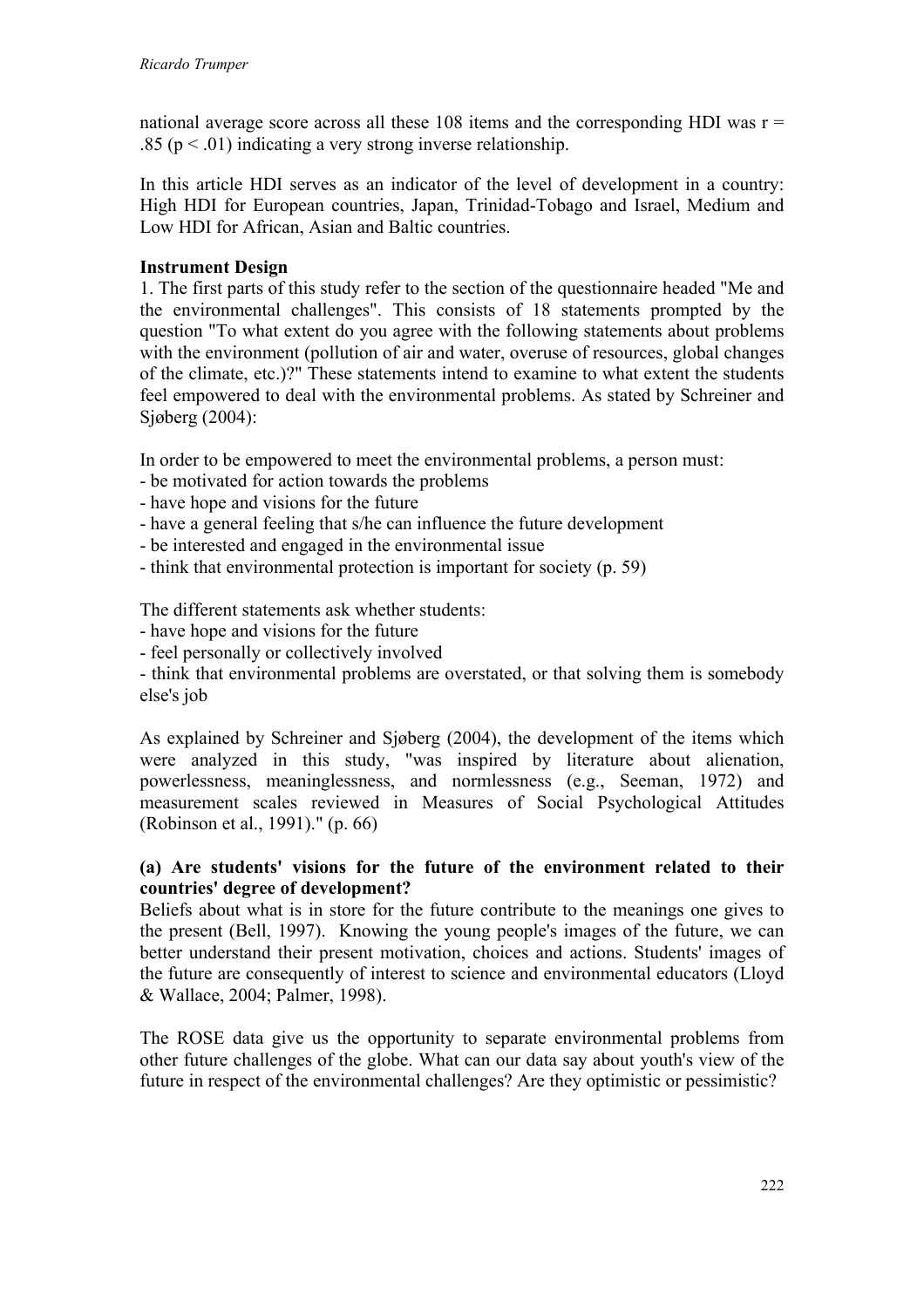# **Findings**

Two items were intended to tap into respondents' future images of the environment:

- D2: Environmental problems make the future of the world look bleak and hopeless, and
- $\overline{D7}$ : We can still find solutions to our environmental problems<sup>ii</sup>.

Since they show different weak inter-item correlations in different countries (e.g., from 0.06 in the Israeli data to 0.46 in the Slovenian data), we decided not to merge the items into one composite variable, but to report single-item scores to try to understand and validate them. Of these two items, D2 most directly addresses the environmental problems and the future of the world. On average the students in all the countries agree (or even agree strongly, like Bangladeshi, Indian and Ugandan students) with the statement that the future of the world looks bleak and hopeless due to the environmental problems (item D2). Despite that, item D7 displays a very hopeful profile with a mean value greater than 3 for most countries, meaning that students in all countries agree strongly that we can still find solutions to our environmental problems. Nevertheless, looking at the relationship of students' responses for these two items with the HDI, we see that:

- 1. For D2, an inverse relationship with a Pearson product moment correlation of r  $=$  -.674 (p  $\le$  .01), that is, the higher the level of development in a country, the lower students' agreement that the world looks "bleak and hopeless" due to the environmental problems, and
- 2. For D7, an inverse relationship with a Pearson product moment correlation of r  $= -.486$  ( $p < .01$ ), that is, the higher the level of development in a country, the lower students' agreement that we can still find solutions to our environmental problems.

The responses to the two items show that, in all the countries students were concerned but nevertheless hopeful for the future of the environment, though students in developing countries seem to be more concerned and more optimistic than their counterparts in developed countries.

### **(b) Is students' personal engagement in the environmental protection issue related to their countries' degree of development**?

Today we face ecological risks created by our own interference with nature, social development, and development of science and technology. Many environmental problems are generated through human decisions and actions, but they are still diffuse in origin. Since possible disasters are detached from individual responsibility, it is unclear who are responsible for finding answers to the problems and taking action accordingly (Beck, 1999).

Some items seem to have in common a lack of concern for the environmental issue indicating that environmental problems are overstated (D3: Environmental problems are exaggerated, and D8: People worry too much about environmental problems, with Cronbach's alpha coefficient from  $0.37$  to  $0.62$  for the different countries)<sup>iii</sup>.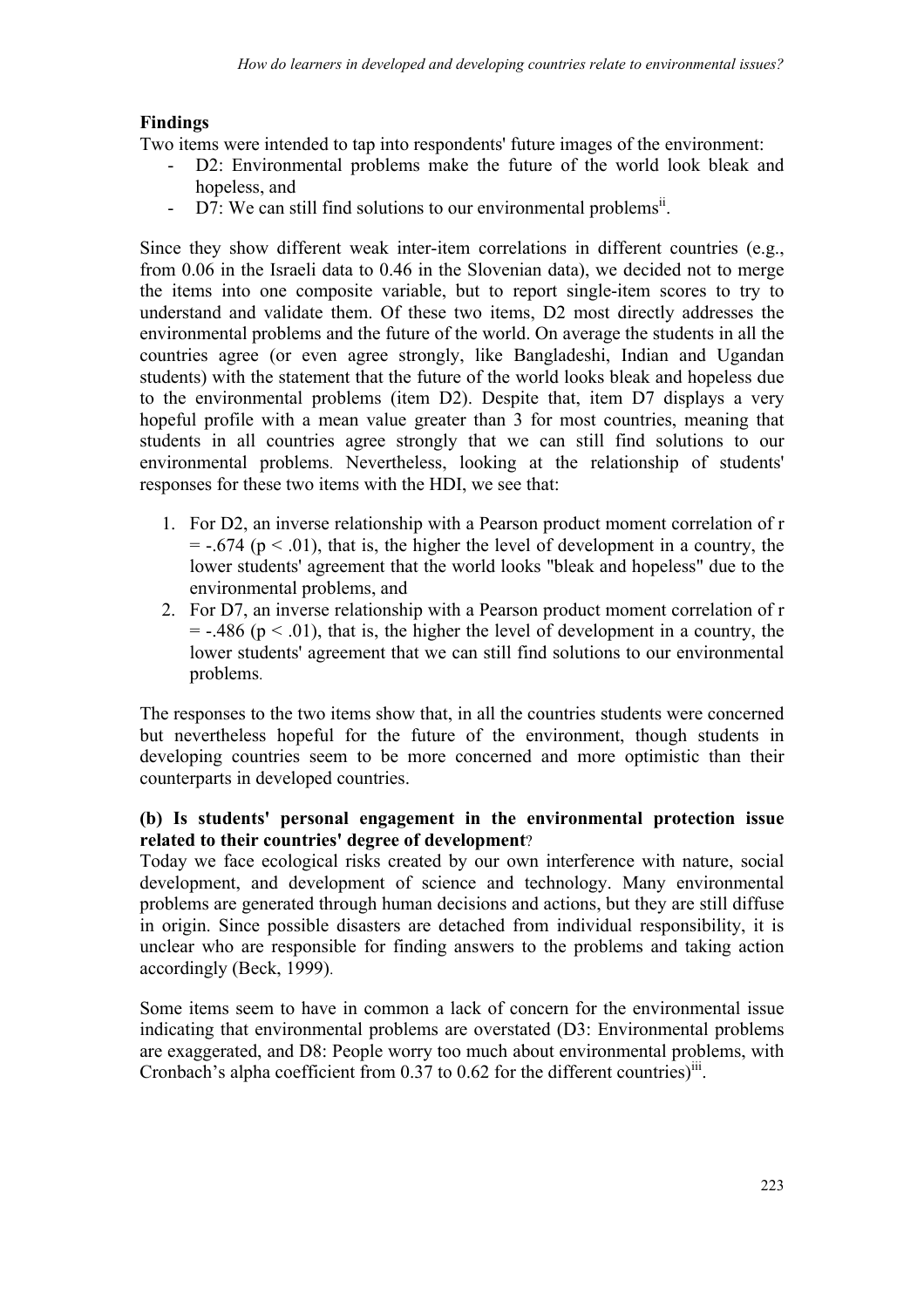# **Findings**

Students' responses show that, in most countries the students disagreed with statements indicating that environmental problems are overstated, although none of them disagreed strongly (except Austrian and Japanese). Malaysian and Botswanan students were neutral in this respect, while students from Ghana, Lesotho, Malaysia, Philippines and Uganda tended to agree. Looking at the relationship of students' responses with the HDI, we see that there is an inverse relationship with a Pearson product moment correlation of  $r = -.626$  ( $p < .01$ ), that is, the higher the level of development in a country, the less students agree that environmental problems are overstated.

**(c)** Other items describe another aspect of lack of concern, namely distancing the individual from environmental problems, and sharing an expression that solving these problems is somebody else's job (D1: Threats to the environment are not my business, D11: It is the responsibility of the rich countries to solve the environmental problems of the world, and D13: Environmental problems should be left to the experts, with Cronbach's alpha coefficient from 0.47 to 0.63 for the different countries).

### **Findings**

Students' responses show that in almost all countries the students disagreed with statements indicating that someone else had to solve environmental problems, while Latvian students were fairly neutral about it. When we look at each of the items separately, we see that in all countries the students disagreed less strongly with the statement that rich countries have to solve the environmental problems of the world, while Indian, Japanese and Latvian students tended to agree with it (mean  $D11 =$ 2.70, 2.67 and 2.74 respectively). Looking at the relationship of students' responses with the HDI, we see that there is a weak direct relationship with a Pearson product moment correlation of  $r = .368$  ( $p < .05$ ), that is, the higher the level of development in a country, the more students agree that solving environmental problems is somebody else's job.

**(d)** By contrast, there are items which describe a tendency to become involved in the issue (D5, D6, D7, D10 and D12), that is, suggesting that environmental problems can still be overcome, a belief that every individual can make an important difference, and evincing some willingness to act. According to Hungerford and Volk (1990) environmentally responsible behavior [e.g., recycling as personal choice or political activism] is gradually developed, among other ways, by empowerment variables like internal locus of control and intention and ability to act for the environment (Uitto et al., 2004), moving from personal responsibility toward more distant positions on environmental challenges.

Accordingly, we differentiate personal involvement (items D5: I am willing to have environmental problems solved even if this means sacrificing many goods, and D6: I can personally influence what happens with the environment, with Cronbach's alpha coefficient from 0.43 to 0.65 for the different countries) from collective involvement (items D7: We can still find solutions to our environmental problems, D10: People should care more about protection of the environment, and D12: I think each of us can make a significant contribution to environmental protection, with Cronbach's alpha coefficient from 0.56 to 0.79 for the different countries).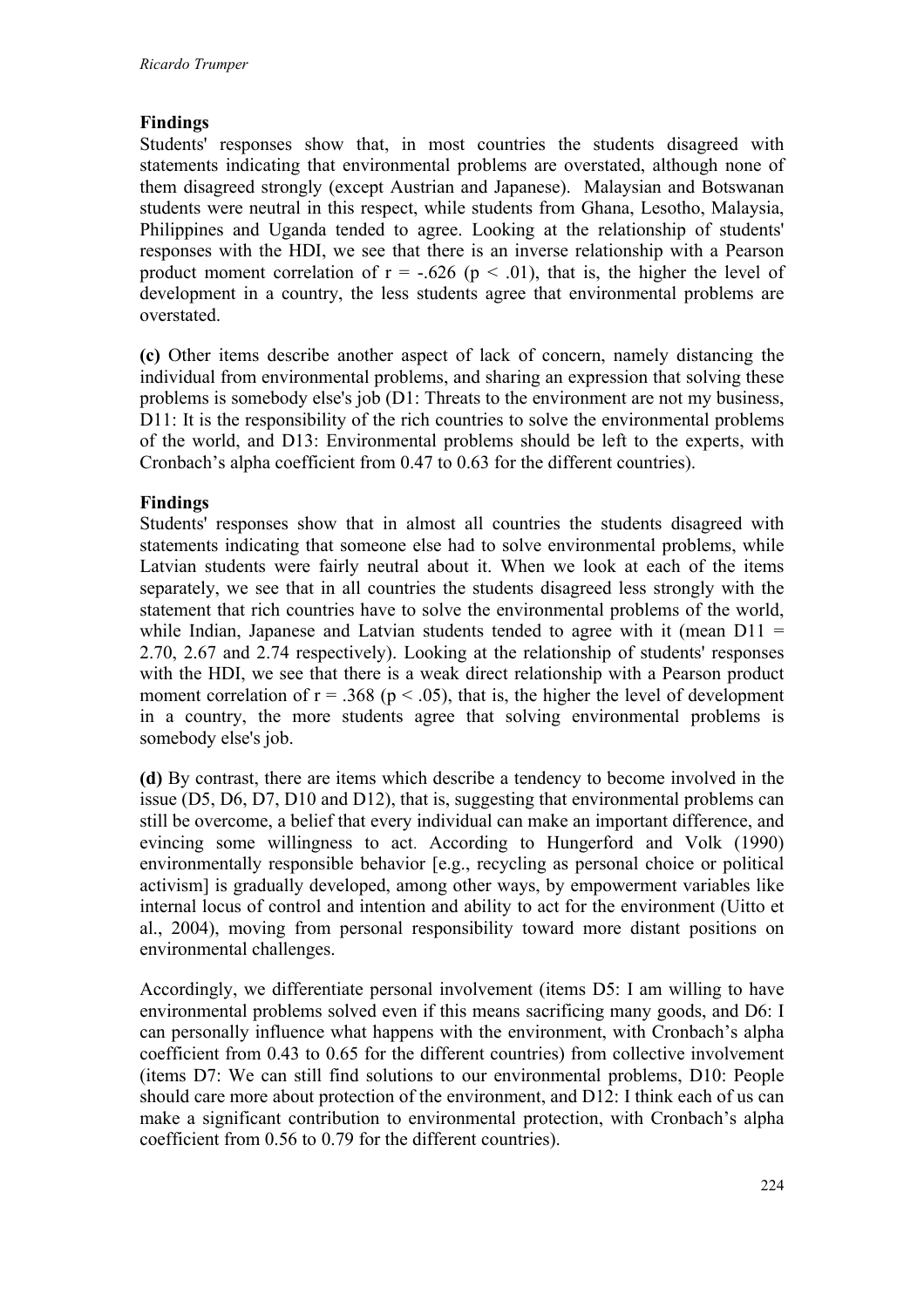The statement of item D5, "I am willing to have environmental problems solved even if this means sacrificing many goods", represents the strongest personally responsible statement for the environment (cf. Palmer & Neal, 1994) and internal locus of control. In most countries students' differential degree of involvement can be seen in the wide gap between their stated willingness to sacrifice goods (D5) and their less personally compromised readiness to collective involvement (see Figure 1).

# **Findings**

Students' half-heartedness on the issue may be confirmed by the scores for the 'Involvement' variables. On the one hand, a mean score between 2.5 and 3.25 shows little conviction about statements conveying personal involvement in the environmental issue, British students being negative about it. Looking at each item separately, we see that Finnish students believed that they could personally influence what happened with the environment more than they were willing to sacrifice their goods. Latvian and Turkish students indicated willingness to sacrifice their goods more than a belief in their personal influence, and all the others agreed with the two statements to the same degree. On the other hand, a mean score between 3 and 3.8 for all countries shows a greater conviction about statements conveying collective involvement in the environmental issue.

For the item (D5) and for personal and collective involvement, we got an inverse relationship with the HDI:

- 1. The higher the level of development in a country the less students are ready to "sacrifice their goods" [Pearson product correlation moment of  $r = -0.658$  ( $p <$ .05)].
- 2. The higher the level of development in a country the less students are personally involved [Pearson product correlation moment of  $r = -0.444$  (p < .01)].
- 3. The higher the level of development in a country the less students are collectively involved [Pearson product correlation moment of  $r = -.571$  ( $p <$ .01)].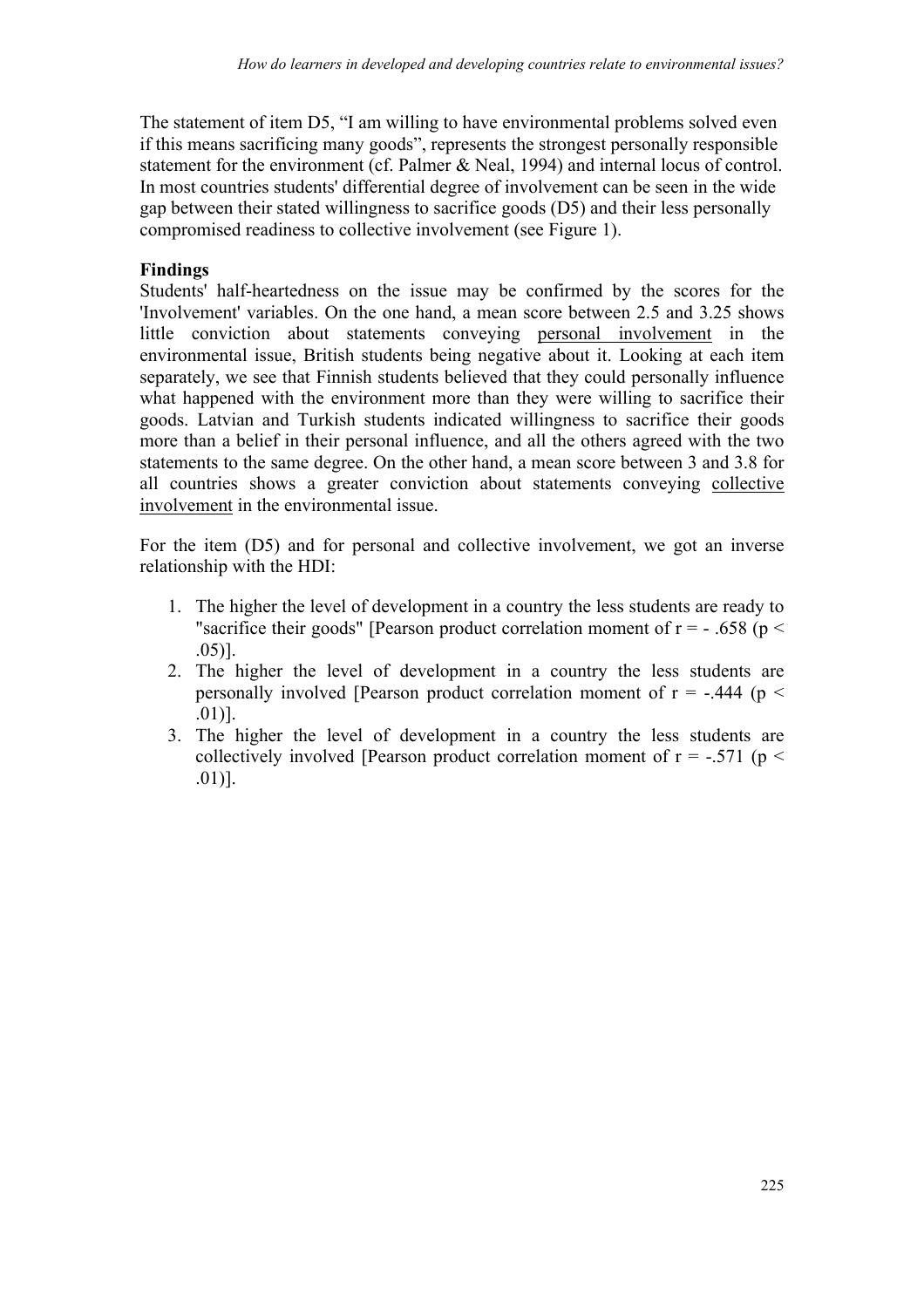

Figure 1: Comparison of students' means of statement D5 and of variable "Collective Involvement".

The conclusion we may draw from these four groups of items (lack of concern – environmental problems are overstated and solving problems is somebody else's job, personal and collective involvement in environmental issues) will nevertheless be that students generally recognized the severity of global environmental issues, believed they must become involved in them, and supported international action to address them. Students in developed countries expected such efforts to generate solutions, but were determined that these should have minimal impact of their own future lifestyles.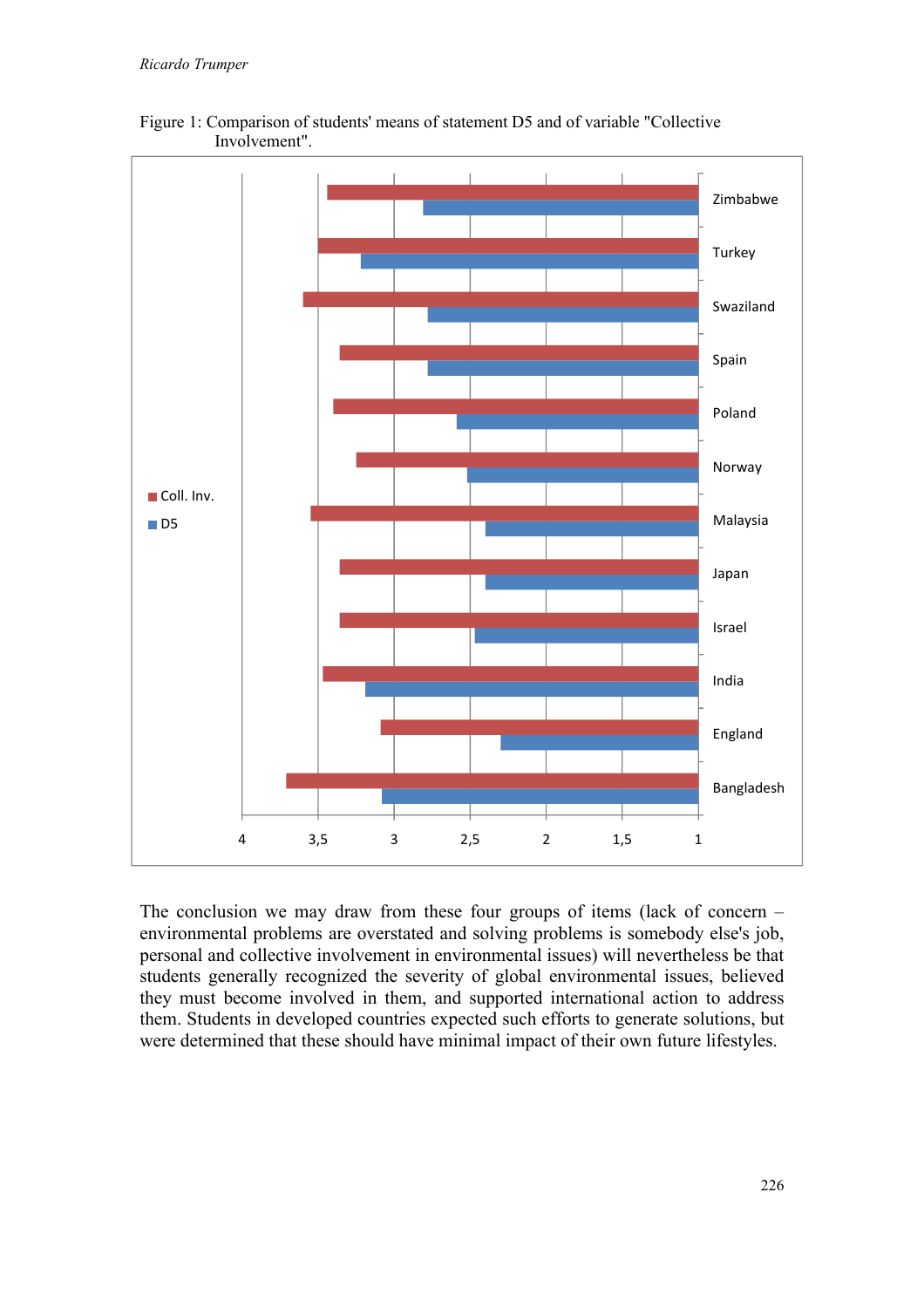### **Is students' interest in learning about environmental challenges related to their countries' degree of development**?

It is interesting to examine the above results in light of the responses of the same sample of students to another section of the ROSE questionnaire dealing with students' learning preferences. Students were invited to indicate how much they "want to learn about" a series of subjects given in 108 statements, as diverse as "How the eye can see light and colors" and "Eating disorders like anorexia or bulimia". As with the rest of the ROSE questionnaire, responses were given on a four-point Likert-type scale, in this case from "Not interested'" to "Very interested"*,* scored as 1 and 4 respectively. Twelve of the 108 items address environmental protection:

- E3: The ozone layer and how it may be affected by humans.
- E4: The greenhouse effect and how it may be changed by humans.
- E5: What can be done to ensure clean air and safe drinking water.
- E6: How technology helps us to handle waste, garbage and sewage.
- E14: The possible radiation dangers of mobile phones and computers.
- E15: How loud sound and noise may damage hearing.
- E16: How to protect endangered species of animals.
- E17: How to improve the harvest in gardens and farms.
- E19: Organic and ecological farming without use of pesticides and artificial fertilizers.
- E20: How energy can be saved or used in a more effective way.
- E21: New sources of energy from the sun, wind, tides, waves, etc.
- E33: Benefits and possible hazards of modern methods of farming.

#### **Findings**

For this group of 12 items, Cronbach's alpha coefficient ranged from 0.76 to 0.89 for the different countries. When merging these items to one composite variable, most developed countries' students scored low, absolutely and relatively, meaning that they did not regard environmental protection as a matter of particular interest. German, Japanese and Latvian students gave a rather neutral score, while students in developing countries seemed willing to learn about environmental issues. Looking at the relationship of students' interest in learning about environmental issues with the HDI, we got a strong inverse relationship with a Pearson product moment correlation of  $r = -0.866$  ( $p < 0.01$ ): the higher the level of development in a country, the lower the students' interest.

This result appears to support the finding that the higher a country's development level, the lower interest its students express in learning about school science and technology-related topics (Sjøberg, 2000, 2002; Sjøberg and Schreiner, 2005). In any event, in developed countries environmental challenges were among the least interesting of all science topics (Lavonen et al., 2005).

#### **Is students' interest in a future job as linked to environmental protection related to their countries' degree of development?**

In view of the preceding results it was interesting to examine how far the sample of students related their future job to environmental issues. In another section of the ROSE questionnaire students were invited to indicate how important several issues were for their potential "future job". This was done through a series of 26 statements as diverse as "Working with animals" and "Controlling other people". Here too,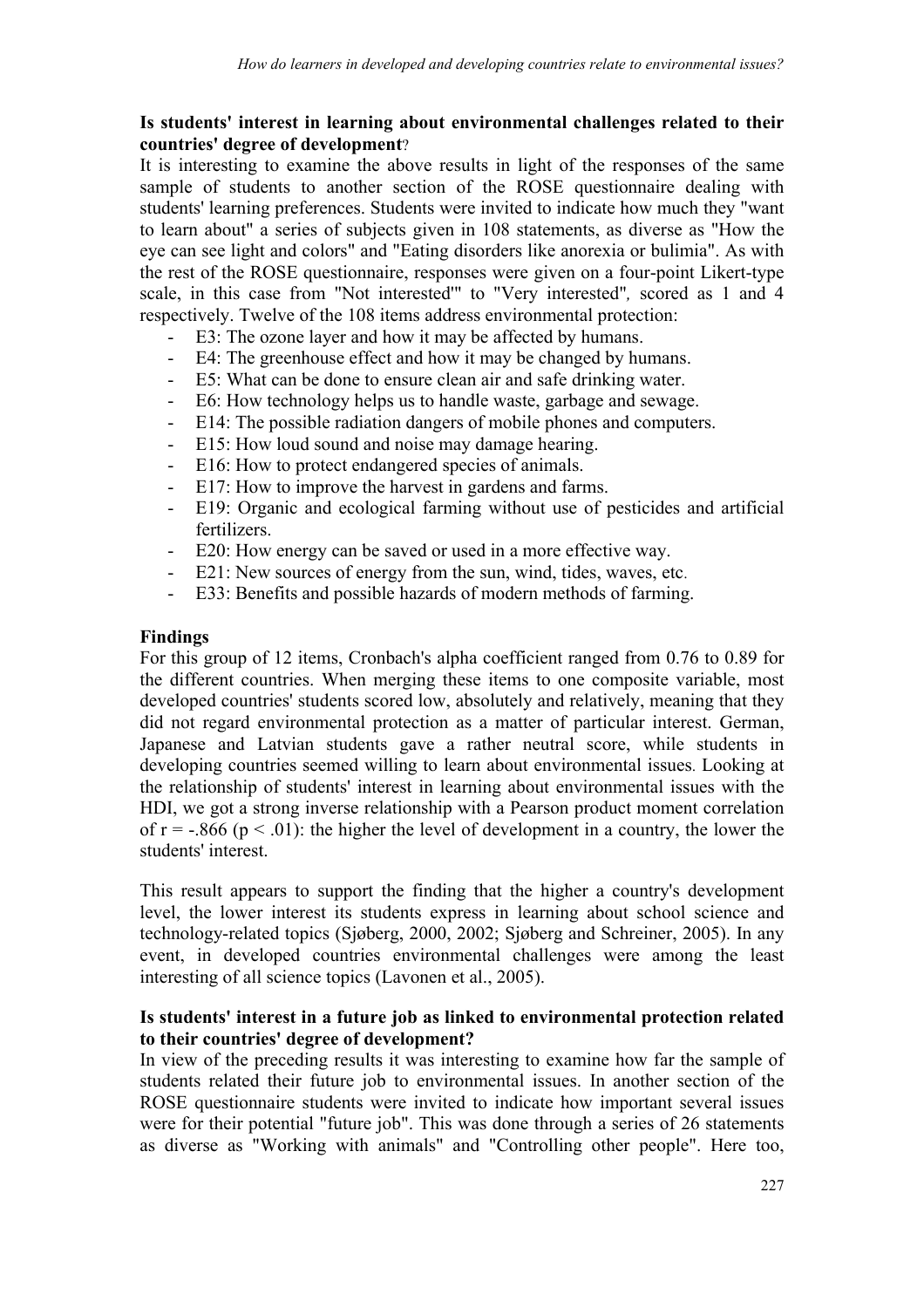responses were given on a four-point Likert-type scale, in this case from "Not important'" to "Very important"*,* scored as 1 and 4 respectively. One of the items referred explicitly to "working in the area of environmental protection". Results show a mean score close to 2 which implies that on average students in most developed countries saw no importance in linking their future job with environmental protection. Japanese, Spanish and Malaysian were fairly neutral, while students in most developing countries expressed that this would be important for them. In terms of the HDI, we see a strongly inverse relationship with a Pearson product moment correlation of  $r = -.829$  ( $p < .01$ ): the higher a country's development level, the lower the importance its students ascribe to their future jobs dealing with environmental problems.

#### **Findings**

While care is needed in drawing inferences from the data, the results indicate that in developed countries, students have less interest in learning about the environmental topics and are less inclined to link their future jobs with environmental protection, than their counterparts in the medium-developed and the developing countries.

#### **Hierarchical Cluster Analysis**

We explored the overall similarities between countries in all the variables considered in this study, by a hierarchical cluster analysis. A hierarchical cluster analysis creates a hierarchy of clusters which may be represented in a tree structure called a dendrogram. The root of the tree consists of a single cluster containing all countries, and the leaves correspond to individual countries. An agglomerative algorithm in which one starts at the leaves and successively merges clusters together was used, and an Euclidean distance was used as a measure of similarity between pairs of countries. The choice of which clusters to merge or split is determined by a linkage criterion, which is a function of the pair wise distances between countries. Results from the hierarchical analysis are presented in a dendrogram. The dendrogram in Figure 2 shows how similar or close the countries and country clusters are to each other: the branches depict how clusters are formed at different stages in the analysis and the distances between the clusters; the distance along the horizontal axis from the point at which the clusters come into existence to the point at which they come together into a larger cluster represents the distinctness of the clusters – the distinctness tells us how different one cluster is from its closest neighbor. The most compact a cluster is, that is, the further to the left the branches merge, that is, the more compact a cluster is the more similar the countries are (for instance: Norway, Iceland and Sweden; Scotland, England and North Ireland; Swaziland and Zimbabwe). By reading the dendrogram from the right towards the left, we see that the meta-cluster contains two main clusters: the upper one including high HDI countries, that is, most European countries plus Japan, and the lower one, the majority of the Medium and Low HDI Oriental and African countries. As the length of the branch of these two clusters is relatively long, they can be perceived as two distinctive clusters of countries. A similar result was obtained by Sjøberg and Schreiner (2005) while reporting on students' interest in learning science topics.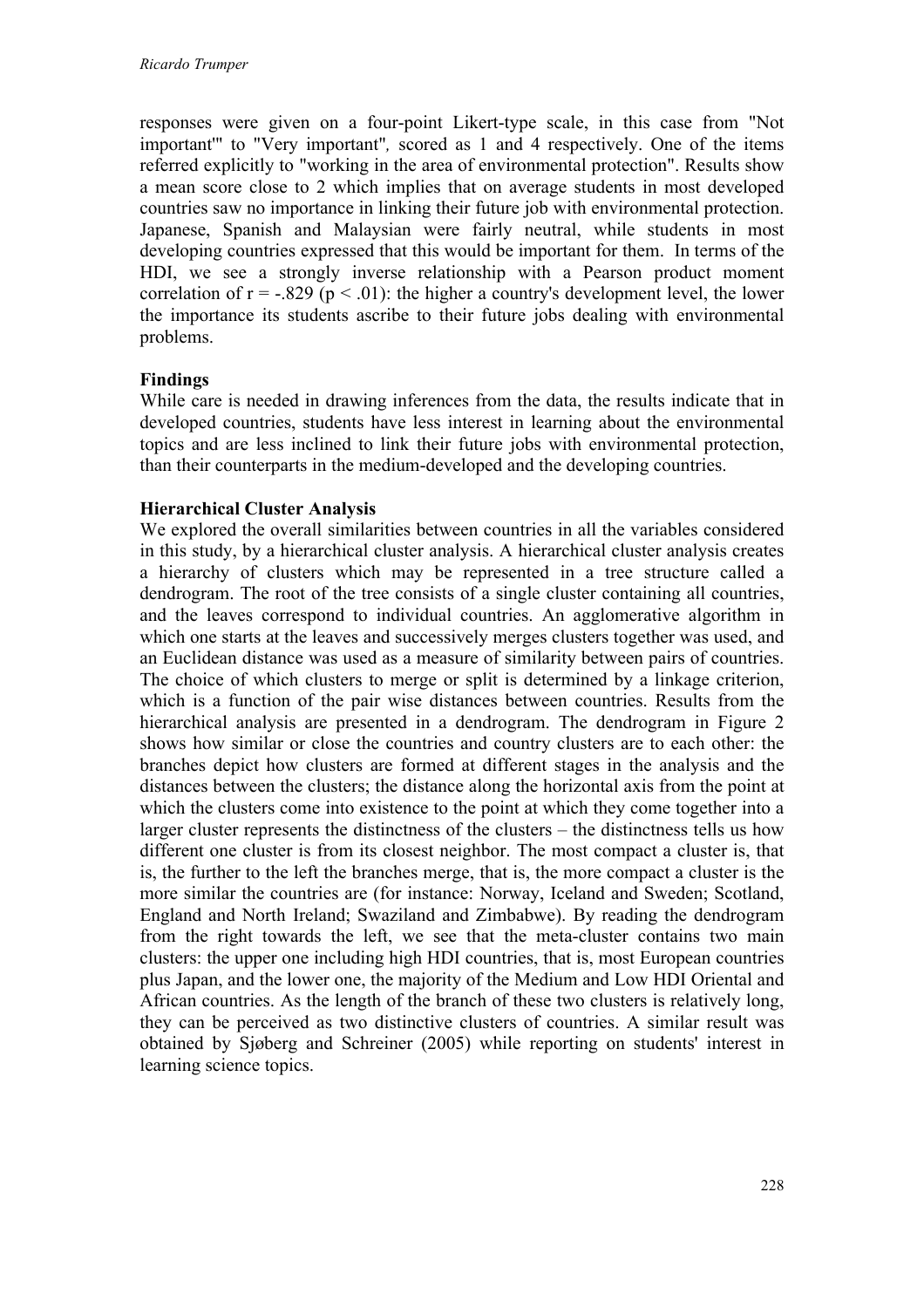# **Conclusion**

The most salient feature of this analysis is a sharp distinction between high developed countries from one side, and medium and low developed countries from the other side. Following, we performed a MANOVA that showed us that for all the variables included in this study, there is a significant statistical difference between this two groups (Wilks' lambda = .247, F value = 9.55, p value  $\le$  .01).

# **T-test**

Finally, we carried out t-tests for each of the variables and found that there are statistically significant differences between high developed countries from one side, and medium and low developed countries from the other side for all of them, except for the variable "solving environmental problems is somebody else's job" (see Table 2).

# **Conclusion**

Students in medium and low developed countries are more concerned and optimistic about environmental problems; more personally and collectively involved in environmental issues; more interested in learning environmental topics and more interested in seeing their future jobs dealing with environmental protection.

Table 2: T-tests results for the comparison between high developed vs. mid and low developed countries  $(DF = 32)$ 

|                                                  | High<br>HDI. | Low and Mid | t value |              |  |  |  |  |
|--------------------------------------------------|--------------|-------------|---------|--------------|--|--|--|--|
| Variable                                         | (mean)       | HDI (mean)  |         | p value      |  |  |  |  |
| D2 - Environmental problems make                 | 2.76         | 3.16        | 5.92    | $\leq 0.001$ |  |  |  |  |
| the future of the world look bleak and           |              |             |         |              |  |  |  |  |
| hopeless                                         |              |             |         |              |  |  |  |  |
| D7 - We can still find solutions to our          | 3.27         | 3.52        | 3.52    | .0013        |  |  |  |  |
| environmental problems                           |              |             |         |              |  |  |  |  |
| Environmental problems are overstated            | 2.08         | 2.53        | 4.62    | < 0.001      |  |  |  |  |
| Solving environmental problems is                | 2.00         | 1.77        | $-2.03$ | .051         |  |  |  |  |
| somebody else's job                              |              |             |         |              |  |  |  |  |
| Personal involvement                             | 2.66         | 2.85        | 2.51    | .017         |  |  |  |  |
| Collective involvement                           | 3.29         | 3.54        | 4.18    | .0002        |  |  |  |  |
| about<br>learning<br>Interest<br>in              | 2.41         | 3.01        | 8.61    | < 0.001      |  |  |  |  |
| environmental challenges                         |              |             |         |              |  |  |  |  |
| Working<br>the<br><b>B</b> 4<br>in<br>of<br>area | 2.17         | 2.99        | 6.68    | < 0.001      |  |  |  |  |
| environmental protection                         |              |             |         |              |  |  |  |  |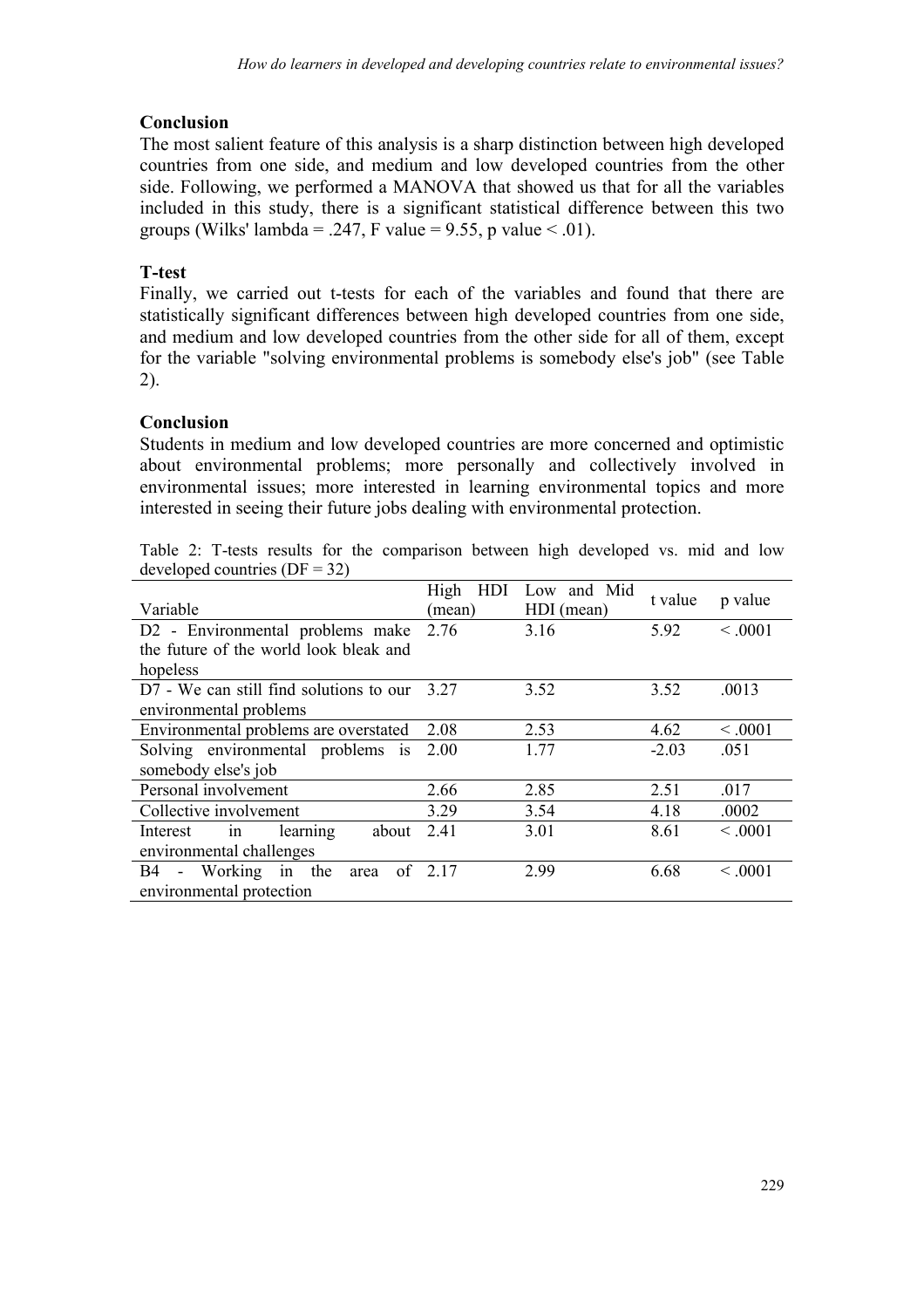Figure 2: Hierarchical cluster analysis of variables concerning environmental issues, for all countries.

Rescaled Distance Cluster Combine

 $\overline{\mathbf{5}}$  $20$ 25 CASE  $\overline{0}$ 10 15 Label Num  $-4$ ä.  $-1 13$ Norway 14 Iceland 16 Sweden  $\overline{\mathbf{5}}$ Israel 9 Spain 26 Poland  $\pmb{4}$ Ireland Slovenia  $24$  $^{29}$ Russia Germany  $21$  $27$ Estonia 15 Austria  $\overline{2}$ Finland  $\epsilon$ Japan 18 Scotland England 20  $19$ North Ireland  $17$ Denmark Latvia  $\overline{7}$ 25 Czech Republic 30 Philippines  $33$ Uganda  $\mathbf 1$ Bangladesh 11 Turkey Trinidad and Tobago 28 23 Portugal 10 Swaziland Zimbabwe  $12$  $22$ Greece 31 Botswana 3 India 34 Lesotho Ghana 32 8 Malaysia

Dendrogram using Average Linkage (Between Groups)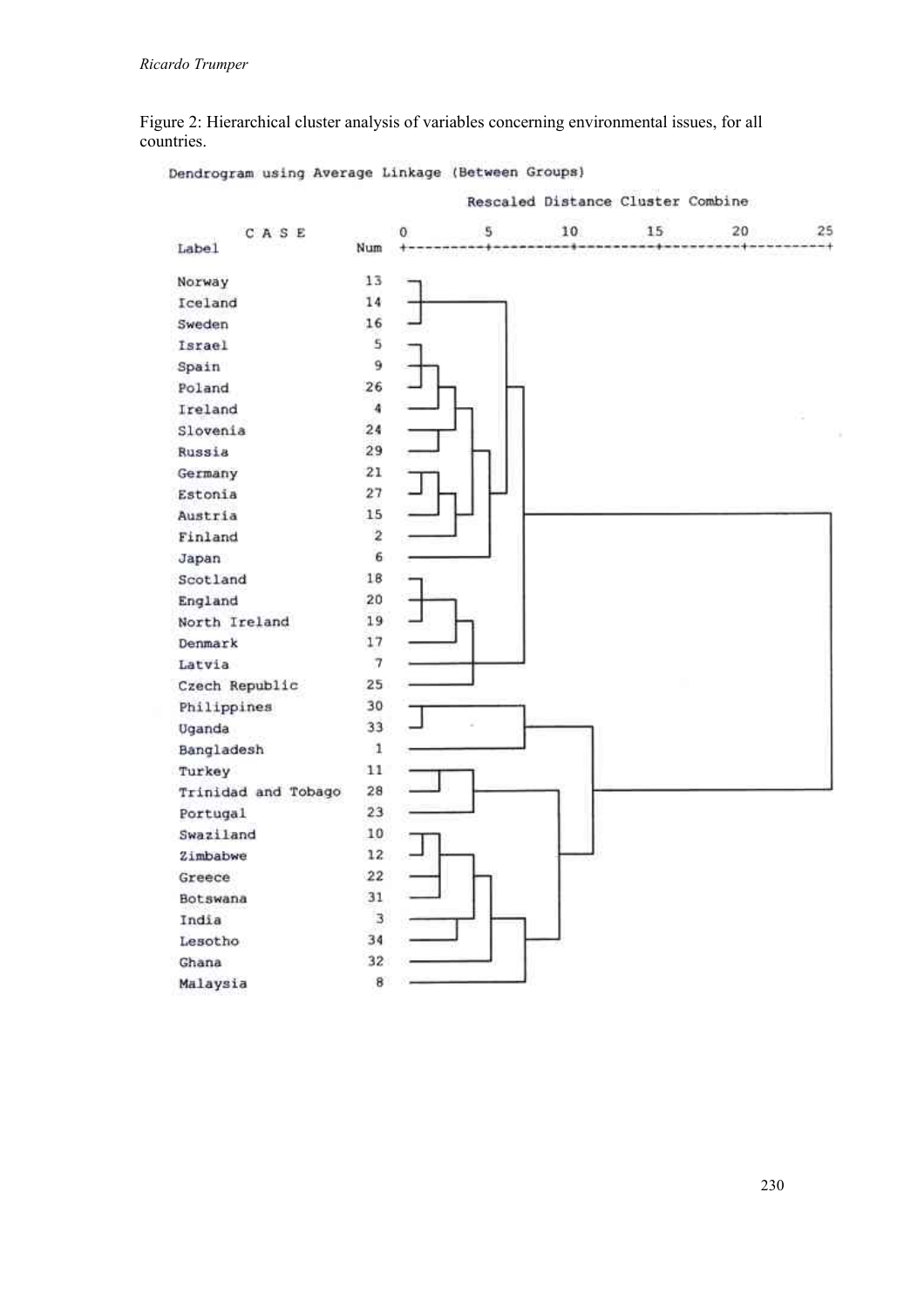#### **Limitations**

ROSE is by design an explorative and pragmatic project. As stated by Schreiner (2006):

ROSE is … explorative in the sense that the nature of the data material invites examination, investigation and generation of hypotheses more than it invites confirmation, explanation and falsification/verification of hypotheses. And pragmatic in the sense that, both methodologically and conceptually, the data must be studied in a practical and sensible way, rather than by connecting the data to fixed theories, hypotheses, definitions and principles. (p. 19)

According to Jenkins and Pell (2006) we should be cautious when analyzing the results of the ROSE survey. They claim

It would be rash to assume…that when students respond to the statements about environmental challenges in the ROSE questionnaire, each has precisely the same understanding of what constitutes such a challenge and is thus capable, in principle, of attaching a common priority to addressing it. … In addition, an indication by a student that he or she wishes to learn about an environmental topic is not the same as an expression of willingness to make the effort and intellectual commitment required to achieve the necessary degree of understanding. Nor can it be assumed that in indicating their level of interest in learning about an environmental topic, students are making what might be called a fully informed choice. (p. 776)

Other limitations of this research are methodological. First, the samples in this study were 15 year old junior high school students, so although the samples were not representative of the countries as a whole, they were comparable samples of students across all countries.

A second methodological limitation is the complexity of linguistic and conceptual differences across cultures. It is always the case in cultural research that the ideas and words included in surveys have slightly different meanings in different cultures.

Finally, though the data in this study was collected six or seven years ago, several recent studies (Bun Lee, 2008; Said et al., 2007; Sarigöllü, 2009; Van Petegem  $\&$ Blieck, 2006; Van Petegem et al., 2007; Wray-Lake et al., 2010) show that students' attitudes toward the environment remained stable both in developed and developing countries.

#### **Issues Arising**

Despite these caveats, the findings presented raise several issues for those with a practical or research interest in environmental science education at school level.

1. The findings from the sample of school students show a very similar pattern of responses across the industrialized countries, as seen previously in Schreiner and Sjøberg (2003), Anderson (2006) and others, while dealing with students' interest in learning school science topics. Given the diversity of educational, economic and social background among the participating countries, we see the powerful influence of these factors in shaping attitudes and opinions. Issues perceived meaningful to young people in a country may depend on its culture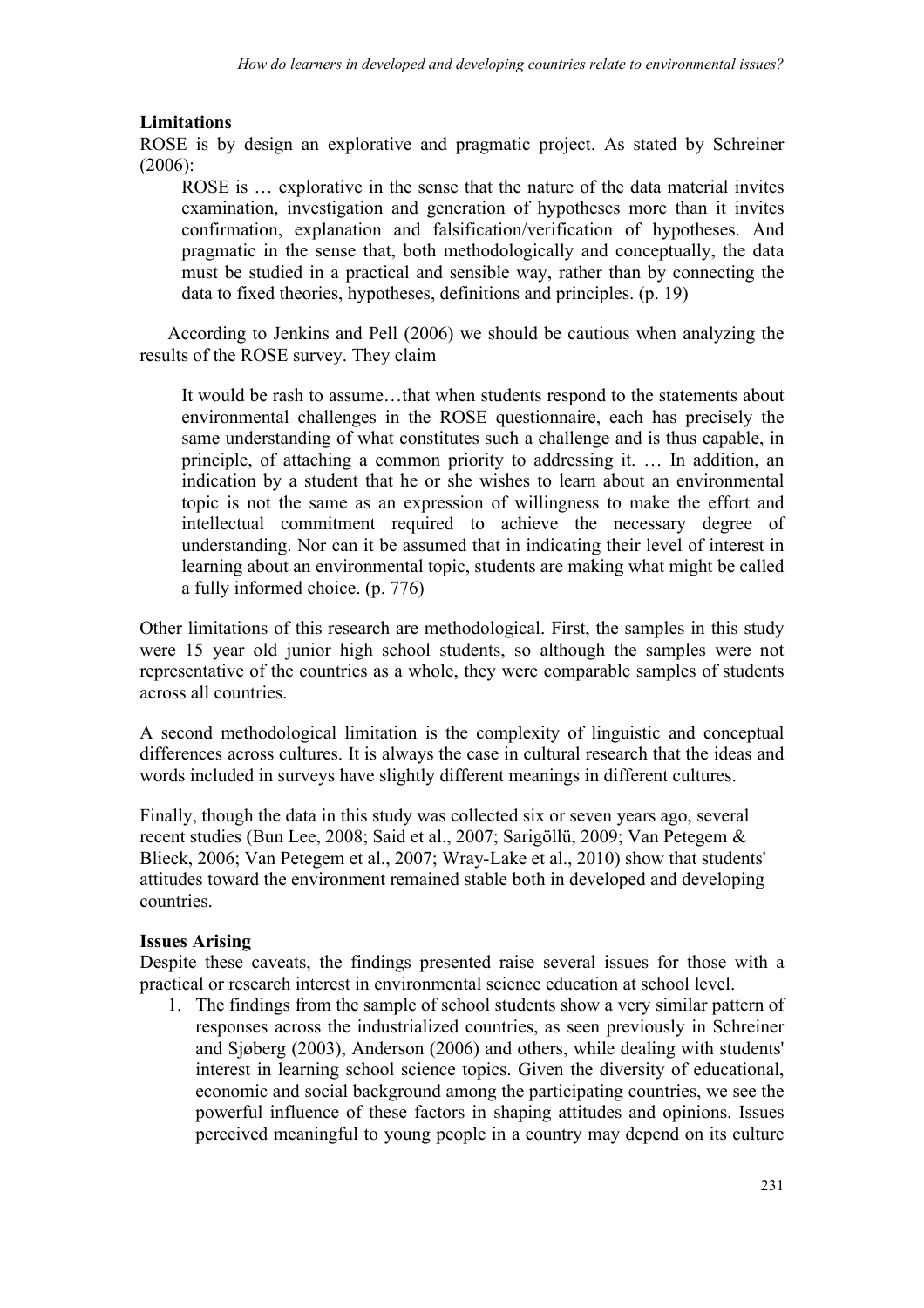and its material conditions. Accordingly, young people's values, views, aspirations and ways of understanding themselves, their surroundings and the world are linked to the culture in which they grow up (Schreiner  $\&$  Sigberg, 2007).

- 2. Students' views in all countries about the issues of environmental challenges suggest that such issues cut across cultures (see Szagun & Pavlov, 1995), so environmental matters are a global concern for students. This is seen in the light of the fact that many of them from different cultures continue to show optimism about the future of the globe and believe in their personal and collective abilities to help in solving environmental problems (see Schreiner & Siøberg, 2003; Bonnet & Williams, 1998).
- 3. The environmental challenges faced by developing countries are similar to, but many times more serious than, those in the developed world. Most of the 14 countries members of the Southern African Development Community (SADC) are faced with severe problems of poverty and malnutrition, natural resource degradation, including land degradation, pollution and waste, and health problems such as HIV/AIDS (SADC Regional Environmental Education Program, 2004).
- 4. People in developing countries lack access to many services crucial to a high quality of life. For instance, 1.2 billion people  $-1/5$  of humanity – have no access to clean drinking water, 2 billion people have no electricity, and approximately 3 billion people do not have adequate sanitation services (Kyle, 1999). In several African developing countries, millions are HIV-positive; in 2000, 40% of deaths of people aged between 15 and 49 were due to HIV/AIDS. By 2015 orphans are likely to constitute over 10% of the population (Coombe, 2001; Malcolm, 2002).

This may explain the fact that, when referring to environmental challenges, students in developing countries show:

- more concern and involvement,
- more readiness for personal sacrifices, and
- a greater belief in their personal contribution.

In addition, students in underdeveloped countries show much more interest than their counterparts in the industrialized countries in learning some aspects of environmental matters through school science, and probably through learning they may develop attitudes and skills conducive to environmental preservation. This appears to place students in underdeveloped countries in a better position in their attempts to help solve the current environmental problems, which has become one of the major challenges confronting many developing countries.

5. The findings of this study indicate significant differences in students' environmental attitudes and interests in developed and developing countries. These differences suggest implications for both planning and conducting environmental science education programs.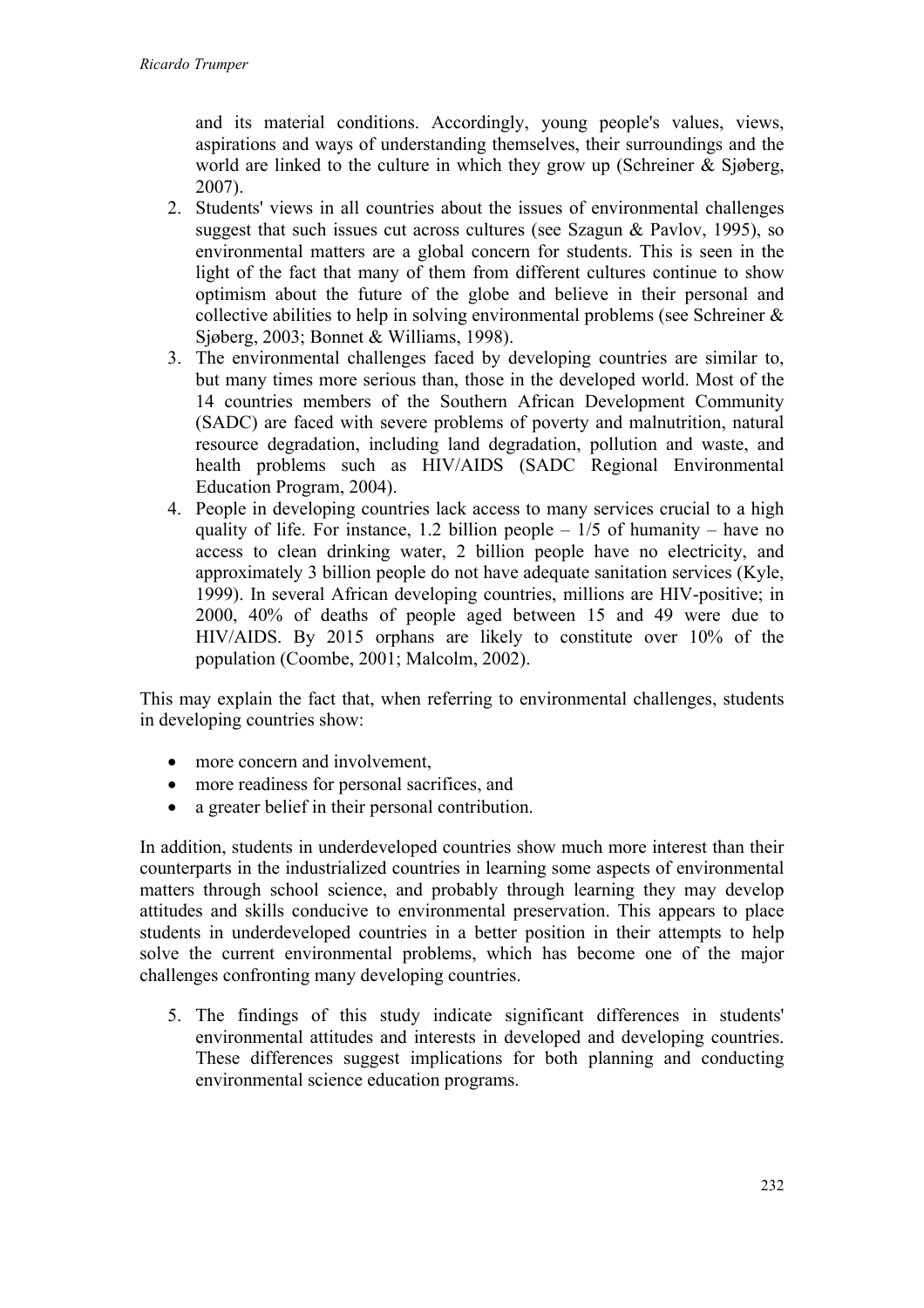# **Educational implications**

So, what should be the implications for environmental science education? The response to this question will be different according to the country's culture and level of development. Results from the international ROSE material shows that in average youth from all countries (e.g., Anderson 2006, Jenkins & Pell 2006, Lavonen et al., 2005, Sjøberg  $\&$  Schreiner 2005, Stefansson 2006) wish to be involved with something they find important and meaningful, but we know that cultures put different meanings in the concept 'important and meaningful'.

We think it is important to develop environmental science education programmes that are based on each country's own ecological, cultural, political, educational, and economic context (UNESCO, 1980, 1985). For instance, environmental science education for developing countries should be different from that for advanced countries, because the variables that affect environmental literacy vary from country to country.

# (a) Implications for developed countries

The ROSE data have been used extensively to report environmental attitudes of students in developed countries such as England (Jenkins & Pell, 2006) and Norway (Schreiner  $&$  Sjøberg, 2005), presenting recommendations for school education.

The main issue in developed countries is to enhance students' concern for an involvement in environmental problems, and to increase students' interest in learning environmental topics. Skjåk and Bøyum (1993) found that the predominant factor motivating for environmental protection involvement in Western individualized societies is the perception of risks, and mainly personal risks. Schreiner and Sjøberg (2005) have argued that one of the main goals of environmental science education for empowering students in developed countries to act responsibly with the environmental issue should be stimulating students' awareness of what future they would prefer, that is visualizing the alternatives and the aims one wants to work towards. They suggested that, in addition to going through students' knowledge about the subject, the educational process should address questions such as (according to Hicks & Holden, 1995):

- What and why do we think, feel, hope and fear in relation to the environmental problems?
- What would things look like in a more sustainable future? What are the possible manners of action to achieve that?
- How shall we implement our plans of action in school, at home and in the community?
- (b) Implications for developing countries

Against that, environmental science education in developing countries may rely on the more positive attitudes shown by youngsters: it should enhance future citizenry's capacity to find ways to provide the missing services that are crucial to a better quality of life in ways that are environmentally sound, socially equitable and economically affordable.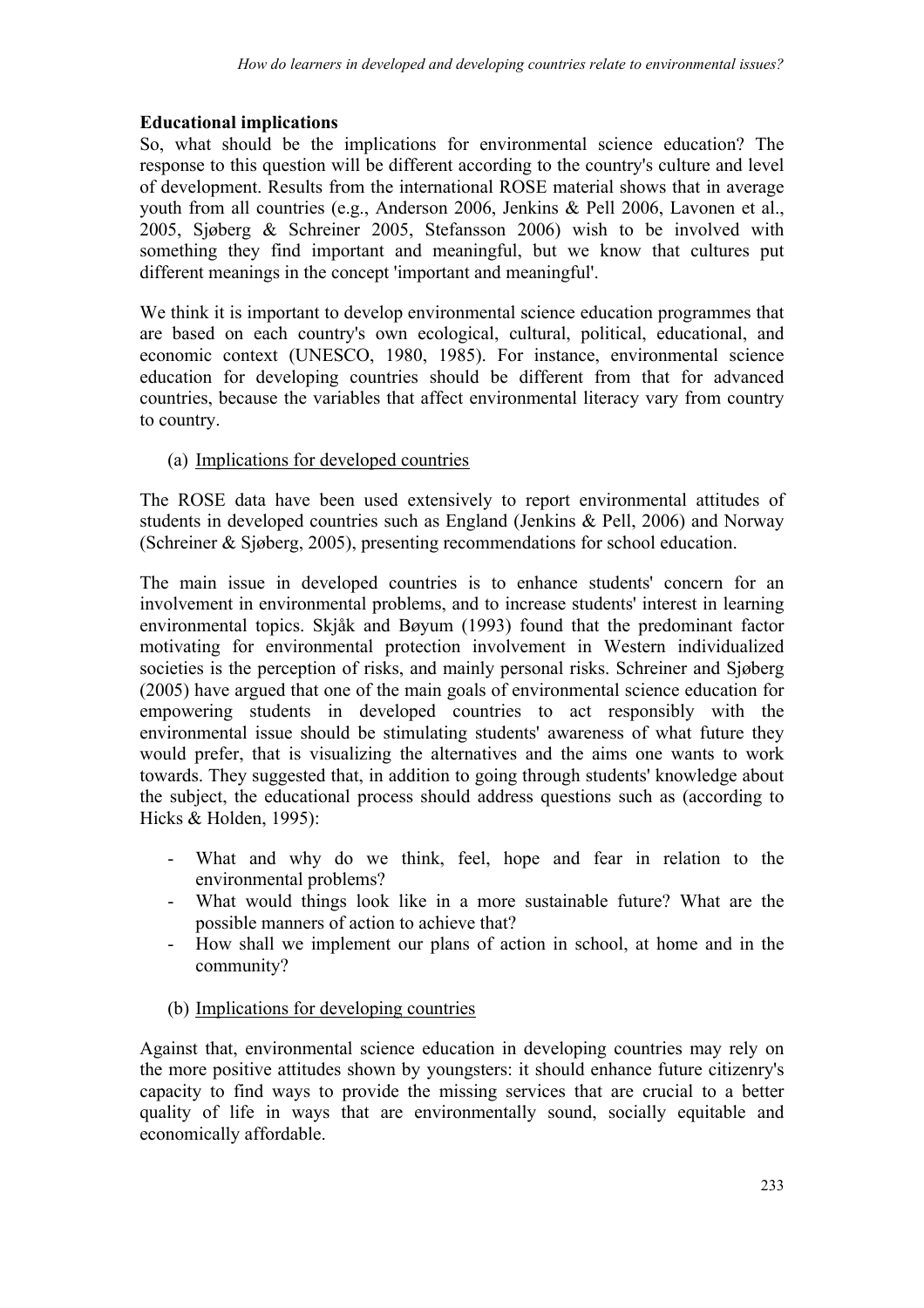In recent years a number of African and Asian developing countries have tried to work out contextually realistic science programs. However, as reported by Gray (1993), much of this has been under the auspices of aid programs, sometimes employing expatriates who lack contextual 'touch' and carry with them a Western culture mind-set. As he stated:

My fear is that developing countries will, once again, simply follow developments in the First World, but in their own particular way, whether they have resources to support the change and whether it is contextually relevant or not. Evidence of this is already in South Africa … where they are presently engaged in a major process of curriculum reform (p. 262)

Falgout and Levin (1992) claim that for developing country students, the importance of knowledge lies in its application, results and products, whereas Western schools tend to regard as a virtue the learning of knowledge for the sake of knowledge. In many developing countries, the official school view is a product of Western culture, inasmuch as the local education system remains tied to its original source. In particular, science programs often are taken directly, with little or no adaptation, from Western nations' science programs. Curriculum developers often fail to recognize that both students and teachers are part of a local culture that, while undergoing significant change, persists in cherishing certain traditions and practices. The important cultural milieu into which the curriculum is to be placed is often ignored (Waldrip & Taylor, 1999).

Van Damme and Neluvhalani (2004) claim that the 1992 Earth Summit's aftermath and its view that indigenous knowledge could play a positive role in development and in responses to environmental issues and risks, displayed a turning point away from past negative perceptions on indigenous knowledge to those of "indigenous knowledge playing a purposeful and pivotal role in processes of sustainable development" (p. 355) in African countries. Thakadu (1997) recommended that "indigenous knowledge should form the basis of environmental conservation education" (p. 97), and that it should be a vital component in every subject matter, "made possible by the fact that the holistic nature of indigenous knowledge gives it a broad spectrum of coverage in all spheres of life" (p. 99).

Van Damme (1999) highlighted the role of adults in enriching the curriculum and argued for a contextualizing of schools in communities. She also argued for the need "to bridge gaps and provide space in schools for adults to interact with learners about indigenous environmental knowledge learnt at home (Van Damme & Neluvhalani, 2004, p. 360).

According to that, Mueller & Bentley (2009) report about a Ghanaian curriculum reform now taking place which focuses on the community and ecosystems as the context of education. They explain

This curriculum reflects an acknowledgement of the effect of conserving and protecting Ghanaian intergenerational knowledge and skills concerning the natural systems, including those of preserving ceremonies, personal expectations, narratives, beliefs, and values. (p. 53).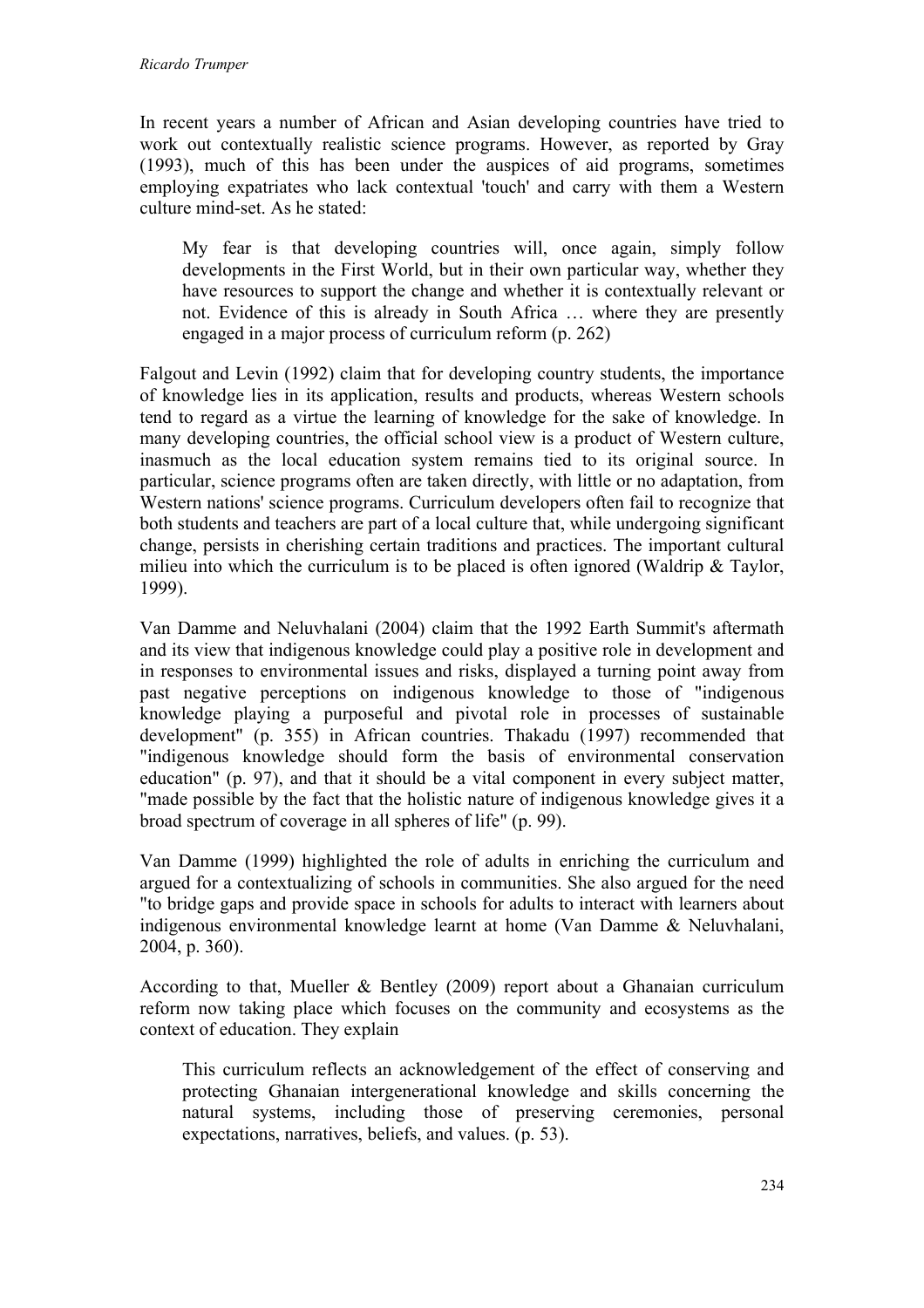Also of importance in the incorporation of indigenous knowledge into formal education is the inclusion of traditional methods of teaching and learning (oral transmission methods) and the use of local community resource persons (particularly the elders who are considered repositories of indigenous knowledge in communities) (Shava , 2005).

This has been recently corroborated by Glasson et al. (2006) who explored the many challenges of teaching children to live in a sustainable society within the context of the primary education system in Malawi, and by Mirzoyan and Mirzoyan (2008) in their report about a general education reform project in Armenia, arguing against constructivistic approaches in science teaching.

These recommendations fall far away from the situation in Western industrialized countries, as described by Schreiner and Sjøberg (2003) and others, in which there is a loss of grand narratives and a fall of autorities, that is, "traditional values and norms have lost their position, and ideologies, parents, teachers, scientists and politicians have a weakened function in guiding youth" (Schreiner  $&$  Sjøberg, 2003, p. 4).

We think that developing countries need to have greater confidence in their ability to produce curricular programs that are in vein with their culture, with their needs, and with the interests and motivation of their students. They need to develop educational policies that are authentic, relevant and affordable in their own particular countries.

These implications are compatible with a 'place-based pedagogy' that "foregrounds a narrative of local and regional politics that is attuned to the particularities of where people actually live" and stays "connected to global development trends that impact local places" (Gruenewald, 2003, p.3).

### **Acknowledgment**

I want to thank Prof. Svein Sigberg and Dr. Camilla Schreiner from the University of Oslo, for providing me with the international data, and for their useful advices during the variuos stages of the study.

### *References*

- Anderson, I. (2006). The Relevance of Science Education: As seen by Pupils in Ghanaian Junior Secondary Schools. Unpublished Doctoral dissertation, Department of Mathematics and Science Education, University of the Western Cape, South Africa.
- Ballantyne, R. & Packer, J. (1996). Teaching and learning in environmental education: Developing environmental conceptions. *Journal of Environmental Education,* 27, 25-32.
- Bartkus, K., Hartman, C. & Howell, R. (1999). The measurement of consumer environmental knowledge: Revisions and extensions. *Journal of Social Behavior & Personality,* 14, 129-147.
- Beck, U. (1999). *World risk society*. Cambridge: Polity Press.
- Bell, W. (1997). *Foundation of futures studies. Human science for a new era*. London: Transaction Publishers.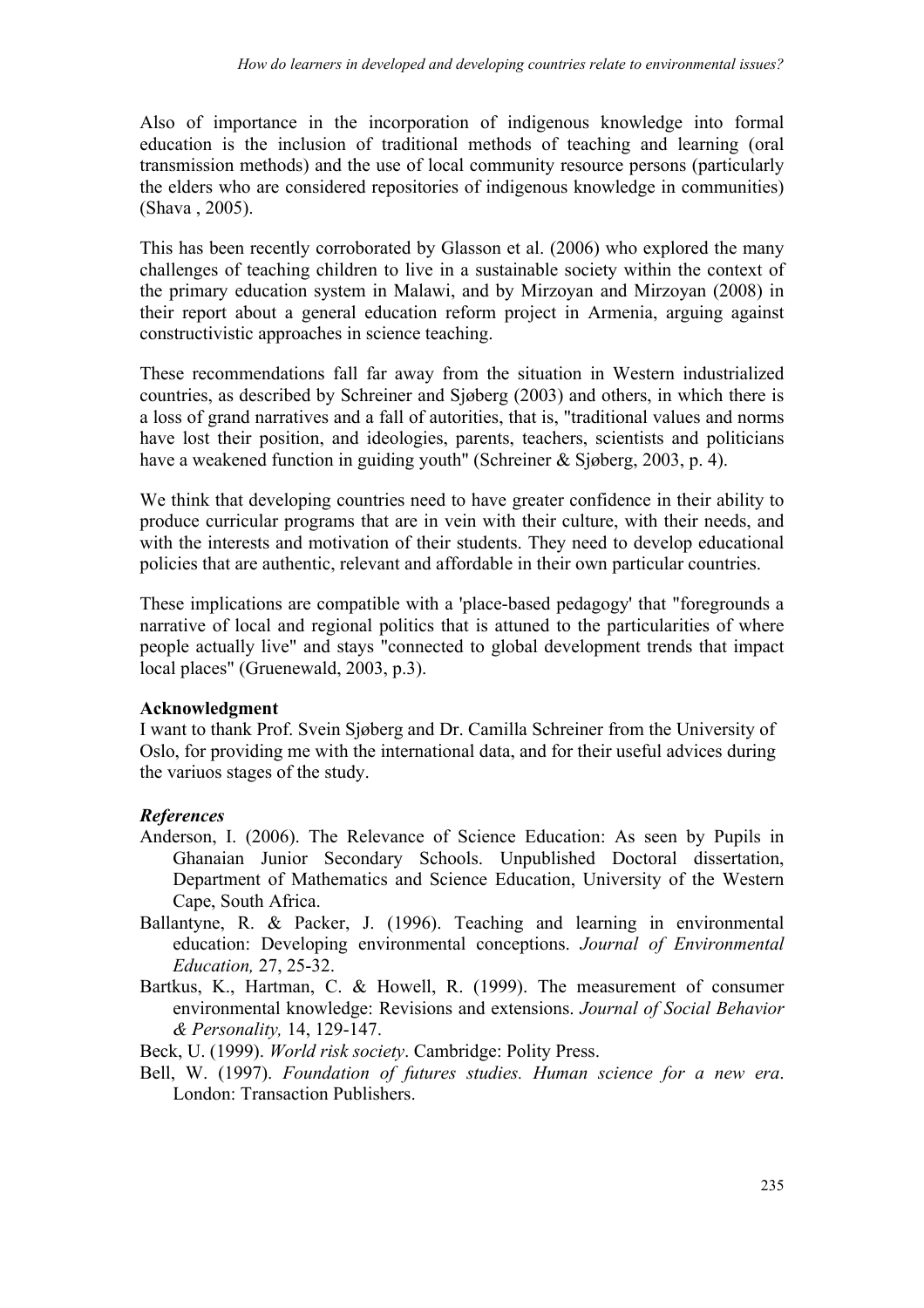- Bonnet, M. & Williams, J. (1998). Environmental education and primary children's attitudes towards nature and environment. *Cambridge Journal of Education*, 28, 159-175.
- Bradley, J., Waliczek, T. & Zajicek, J. (1999), Relationship between environmental knowledge and environmental attitude of high school students. *Journal of Environmental Education,* 30, 17-22.
- Bun Lee, E. (2008). Environmental Attitudes and Information Sources among African American College Students. *Journal of Environmental Education,* 40, 29-42.
- Coombe (2001). *Managing the impact of HIV/AIDS on the education sector.* Report commissioned by the UN Economic Commission for Africa, University of Pretoria.
- Corral-Verdugo, V. & Armendariz, L. (2000). The "new environmental" paradigm in a Mexican community. *Journal of Environmental Education*, 31, 25-31.
- Dunlap, R., Gallup, G. & Gallup, A. (1993). Results of the health of the planet survey. *Environment*, 35, 7-39.
- Falgout, S & Levin, P. (1992). Introduction. *Anthropology and Education Quarterly*, 23, 3-9.
- Furman, A. (1998). A note on environmental concern in a developing country Results from an Istanbul survey. *Environment and Behavior*, 30, 520-534.
- Glasson, G., Frykholm, J., Mhango, N. & Phiri, A. (2006). Understanding the Earth systems of Malawi: Ecological sustainability, culture and place-based education. *Science Education*, 90, 660-680.
- Gooch, G. (1995). Environmental beliefs and attitudes in Sweden and the Baltic States. *Environment and Behavior*, 27, 513-539.
- Gray, B. (1993). Guest Editorial Science education in the developing world: Issues and considerations. *Journal of Research in Science Teaching*, 36, 261-288.
- Gruenewald, D. (2003). The Best of Both Worlds: A Critical Pedagogy of Place. *Educational Researcher,* 32, 3-12.
- Hicks, D. & Holden, C. (1995). *Visions of the future, why we need to teach for tomorrow*. Staffordshire: Trentham Books.
- Hungerford, H. & Volk, T. (1990). Changing learner behaviour through environmental education. *Journal of Environmental Education*, 21, 8-21
- Ignatow, G. (2006). Cultural Models of Nature and Society. *Environment and Behavior,* 38, 441-461.
- Inglehart, R. (1990). *Culture Shift in Advanced Industrial Society*. Princeton, NJ: Princeton University Press.
- Jenkins, E. & Pell, R. (2006). "Me and the environmental challenges": A survey of English secondary school students' attitudes towards the environment. *International Journal of Science Education*, 28, 765-780.
- Kaiser, F., Oerke, B. & Bogner, F. (2007). Behavior-based Environmental Attitude: Development of an Instrument for Adolescents. *Journal of Environmental Psychology*, 27, 242–251
- Kaiser, F., Wölfing, S. & Fuhrer, U. (1999). Environmental Attitude and Ecological Behaviour. *Journal of Environmental Psychology*, 19, 1-19.
- Kortland, J. (1997). Garbage dumping, burning and reusing/recycling: Students' perception of the waste issue. *International Journal of Science Education*, 19, 65- 77.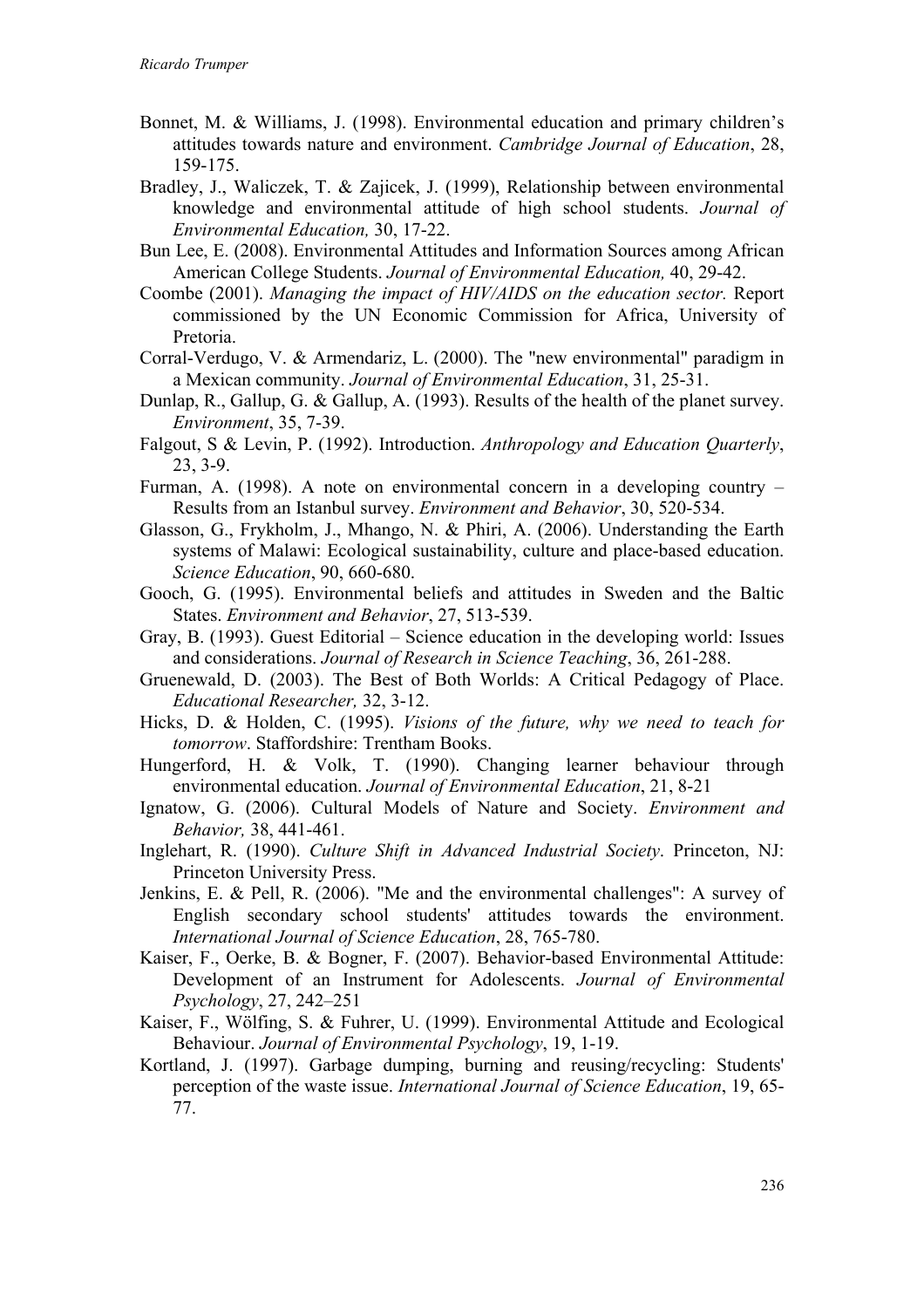- Kuhlemeier, H. Berg, H. & Lagerweij, N. (1999). Environmental knowledge, attitude and behavior in Dutch secondary education. *Journal of Environmental Education,*  30, 4-15.
- Kyle, W., Jr. (1999). Science education in developing countries: Challenging first world hegemony in a global context. *Journal of Research in Science Teaching*, 36, 255-260.
- Lavonen, J, Juuti, K, Uitto, A, Meisalo, V. & Byman, R. (2005). Attractiveness of science education in the Finnish comprehensive school . In A. Manninen, K. Miettinen, & K. Kiviniemi (Eds.), *Research findings on young people's perceptions of technology and science education. Mirror results and good practice.* Helsinki: Technology Industries of Finland. Available at: <http://www.ils.uio.no/english/rose/publications/english>-pub.html
- Lloyd, D. & Wallace, J. (2004). Imaging the future of science education: The case of making futures studies explicit in student learning. *Studies in Science Education,*  40, 139-177.
- Malcolm, C. (2002). Globalization, traditional knowledge and HIV in South Africa: Challenges for school and curriculum. Proceedings of the  $10<sup>th</sup>$  IOSTE Symposium, July 28-August 2, 2002. Foz do Iguaçu, Brazil, (pp. 110-118).
- Mirzoyan, J. & Mirzoyan, L. (2008). *Constructivism and school physics curriculum reform in Armenia*. GIREP 2008 International Conference – Program and Book of Abstracts, p. 137.
- Mueller, M. & Bentley, M. (2009). Environmental and Science Education in Developing Nations: A Ghanaian Approach to Renewing and Revitalizing the Local Community and Ecosystems. *The Journal of Environmental Education*, 40, 53-64.
- Palmer, J.A. (1998). *Environmental education in the 21st century. Theory, practice, progress and promise*. London: Routledge.
- Palmer, J. & Neal, P. (1994). *The handbook of environmental education*. London: Routledge.
- Rauwald, K. & Moore, C. (2002). Environmental attitudes as predictors of policy support across three countries. *Environment and Behavior*, 34, 709-739.
- Robinson, M. (1999). Global environmental priorities of secondary students in Zabrze, Poland. *International Journal of Science Education*, 21, 499-514.
- Robinson, J., Shaver, P. & Wrightsman, L. (Eds.) (1991). *Measures of Personality and Social Psychological Attitudes. (Vol. 1)*. San Diego, California: Academic Press.
- Rule, A. (2007). A "tad" of science appreciation. *Early Childhood Education Journal*, 34, 297-300.
- SADC Regional Environmental Education Program (2004). *A Review of SADC Level Policies and Protocols in Terms of their Opportunities for Environmental Education Processes*. Howick: SADC Regional Environmental Education Program.
- Said, A., Yahaya, N. & Ahmadun, F. (2007). Environmental Comprehension and Participation of Malaysian Secondary School Students. *Environmental Education Research,* 13, 17-31.
- Sarigöllü, E. (2009). A Cross-Country Exploration of Environmental Attitudes. *Environment and Behavior,* 41, 365-386.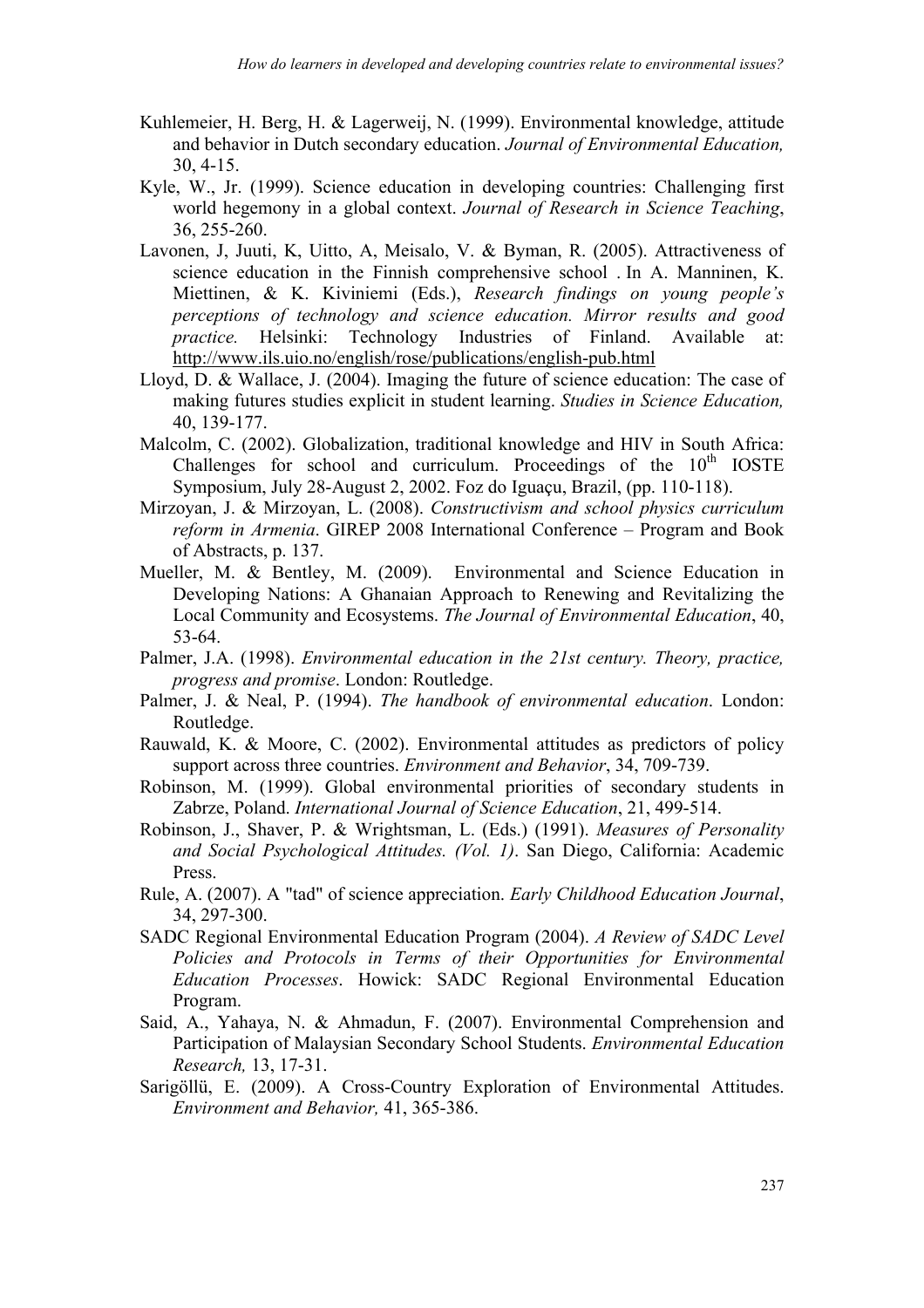- Schleicher, K. (1995). Trends and current state of environmental education in Germany. In W. Bos & R. Lerman (Eds.), *Reflections on Educational Achievement*. (pp. 230-255). New York: Waxman.
- Schreiner, C. (2006). *Exploring a ROSE-garden: Norwegian youth's orientations towards science - seen as signs of late modern identities.* Doctoral thesis, University of Oslo, Faculty of Education, Department of Teacher Education and School Development, Oslo. Available at: <http://www.ils.uio.no/english/rose/publications/english>-pub.html
- Schreiner, C. & Sjøberg, S. (2003). *Optimists or pessimists? How do young people relate to environmental challenges?* Paper presented at the European Science Education Research Association (ESERA) Conference, Noordwijkerhout, The Netherlands.
- Schreiner, C. & Sjøberg, S. (2004). Sowing the seeds of ROSE. Background, Rationale, Questionnaire Development and Data Collection for ROSE (The Relevance of Science Education) - a comparative study of students' views of science and science education, *Acta Didactica* - (4/2004) (ISBN 82-90904-79-7), University of Oslo, Dept. of Teacher Education and School Development. Available at: [http://www.ils.uio.no/english/rose/publications/english-](http://www.ils.uio.no/english/rose/publications/english)pub.html
- Schreiner, C. & Sjøberg, S. (2005). Empowered for action? How do young people relate to environmental challenges? In S. Alsop (Ed.), *Beyond Cartesian dualism. Encountering affect in the teaching and learning of science.* Dordrecht: Springer. Available at: [http://www.ils.uio.no/english/rose/publications/english-](http://www.ils.uio.no/english/rose/publications/english)pub.html
- Schreiner, C. & Sjøberg, S.  $(2007)$ . Science education and youth's identity construction - two incompatible projects? In D. Corrigan, J. Dillon & R. Gunstone, R. (Eds.), *The Re-emergence of values in the science curriculum*. Rotterdam: Sense Publishers. Available at: [http://www.ils.uio.no/englis](http://www.ils.uio.no/engli)h/rose/publications/english-pub.html
- Schultz, P., Gouveia, V., Cameron, L., Tankha, G., Schmuck, P. & Franek, M. (2005). Values and their relationship to environmental concern and conservation behavior. *Journal of Cross-Cultural Psychology*, 36, 457-475.
- Schultz, P. & Zelezny, L. (1999). Values as predictors of environmental attitudes: Evidence for consistency over 14 countries. *Journal of Environmental Education*, 19, 225-265.
- Seeman, M. (1972). On the Meaning of Alienation. In Fifniter, A. (Ed.), *Alienation and the Social System*. New York: John Wiley & Sons.
- Shava, S. (2005). Research on Indigenous Knowledge and its Application: A Case of Wild Food Plants of Zimbabwe. *Southern African Journal of Environmental Education*, 22, 73-86.
- Sigberg, S. (2000). *Science and scientists: The SAS-study. Cross-cultural evidence and perspective on pupils interests, experiences and perceptions-Background, development and selected results*. Acta Didactica (1/2000). Department of Teacher Education and School Development. University of Oslo.
- Sjøberg, S. (2002). *Science for the children? A report from the Science and Scientists project*. Acta Didactica (1/2002). University of Oslo, Department of Teacher Education and School Development.
- Sjøberg, S. & Schreiner, C. (2005). How do learners in different cultures relate to science and technology? *Asia-Pacific Forum on Science Learning and Teaching*, 6(2), 1-17.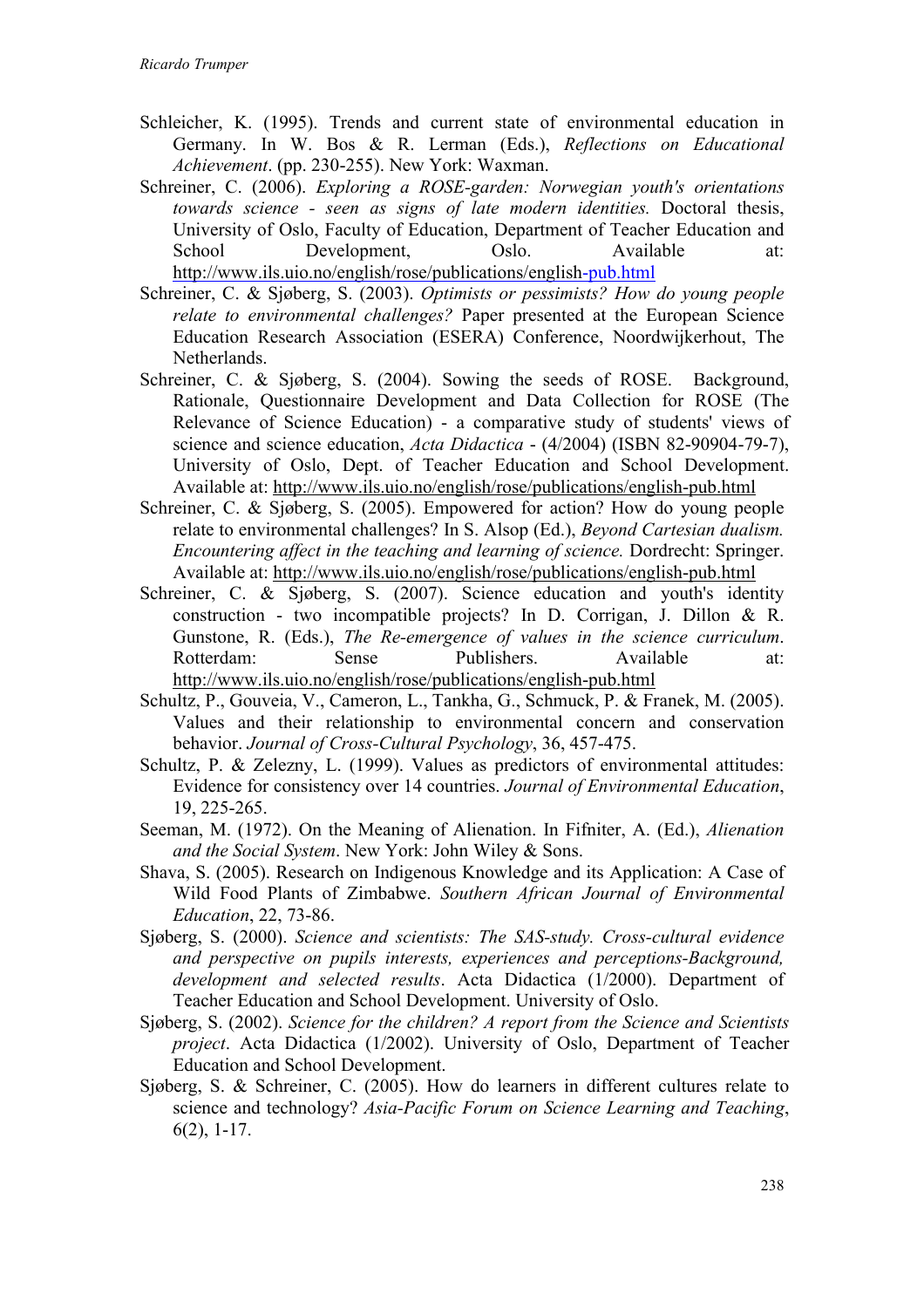- Skjàk, K. & BÇyum, B. (1993). *Attitudes toward the environment 1993*. (NSD Report n<sup>o</sup> 100). Bergen: ISSP and NSD.
- Stefansson, K. (2006). 'I just don't think it's me': A study on the willingness of Icelandic learners to engage in science related issues. Unpublished Master dissertation, Department of Teacher Education and School Development, Faculty of Education, University of Oslo, Norway. Available at: <http://www.ils.uio.no/en>glish/rose/publications/english-pub.html
- Szagun, G. & Pavlov, V. (1995). Environmental awareness. *Youth & Society*, 27, 93- 112.
- Thakadu, O. (1997). *Indigenous Wildlife Management Knowledge Systems and their Role in Facilitating Community Based Wildlife Management Projects in Botswana.* Unpublished Master of Science dissertation, University of Natal, Pietermaritzburg, South Africa.
- Uitto, A., Juuti, K., Lavonen, J. & Meisalo, V. (2004). Who is responsible for sustainable development? Attitudes to environmental challenges: A survey of Finnish 9th grade comprehensive school students. In A. Laine, J. Lavonen & V. Meisalo, (Eds.), *Current research on mathematics and science education*. (pp. 80-103) Department of Applied Sciences of Education, University of Helsinki. Research Report 253.
- UNDP (2003). *Human Development Report 2003: Millennium Development Goals: A Compact Among Nations to End Human Poverty*. New York: United Nations Development Program. Available at: [http://hdr.undp.org/](http://hdr.undp.org) (accessed 2008-10-09).
- UNESCO (1980). *Environmental education in the light of Tbilisi conference*. Paris: UNESCO.
- UNESCO (1985). A comparative survey of environmental education into school curricula. International Environmental Education Program. *Environmental Education Series 17*. Hamburg: UNESCO.
- Van Damme, L. (1999). *The Role of Indigenous Knowledge in/for Environmental Education: The Case of a Nguni Story in the Schools Water Action Project.* Unpublished Master of Education dissertation, Rhodes University, Grahamstown, South Africa.
- Van Damme, L. & Neluvhalani, E. (2004). Indigenous knowledge in environmental education processes: Perspectives on a growing research arena. *Environmental Education Research*, 10, 353-370.
- Van Petegem, P. & Blieck, A. (2006). The Environmental Worldview of Children: A Cross-cultural Perspective. *Environmental Education Research,* 12, 625-635.
- Van Petegem, P, Blieck, A. & Van Ongevalle, J. (2007). Conceptions and awareness concerning environmental education: A Zimbabwean case-study in three secondary teacher education colleges. *Environmental Education Research,* 13, 287-306.
- Waldrip, B. & Taylor, P. (1999). Permeability of students' worldviews to their school views in a Non-Western developing country. *Journal of Research in Science Teaching*, 36, 289-303.
- Wals. A. (1992). Young adolescents' perceptions of environmental issues: Implication for environmental education in urban settings. *Australian Journal of Environmental Education,* 8, 45-48.